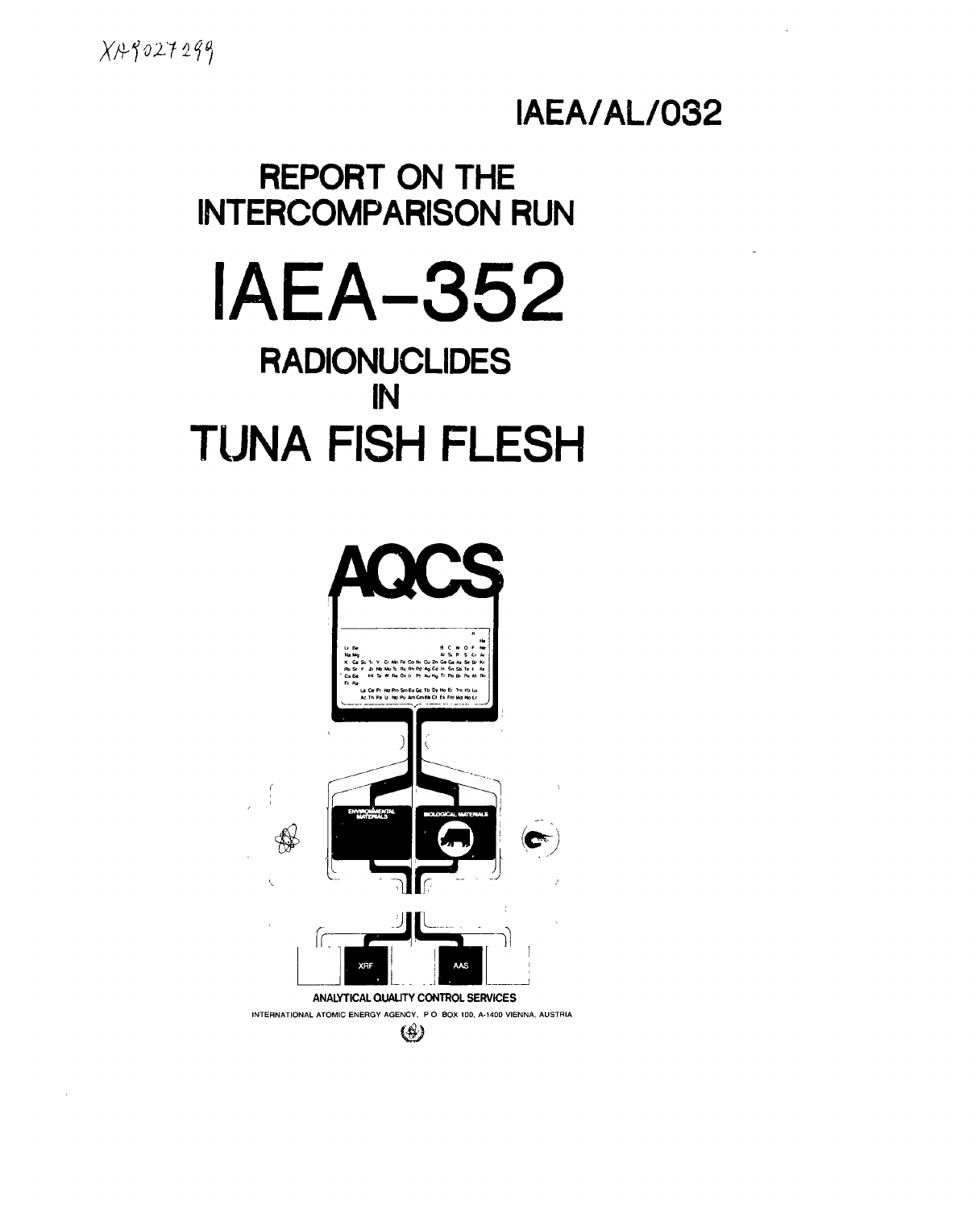#### FINAL REPORT

### INTERCOMPARISON OF RADIONUCLIDE MEASUREMENTS IN MEDITERRANEAN TUNA FISH SAMPLE IAEA-352

by

S. Ballestra, D. Vas, J.J. Lopez, V. Noshkin

August 1990

International Atomic Energy Agency International Laboratory of Marine Radioactivity 19 Avenue des Castellans MC 98000 Monaco Principality of Monaco

 $\ddot{\phantom{a}}$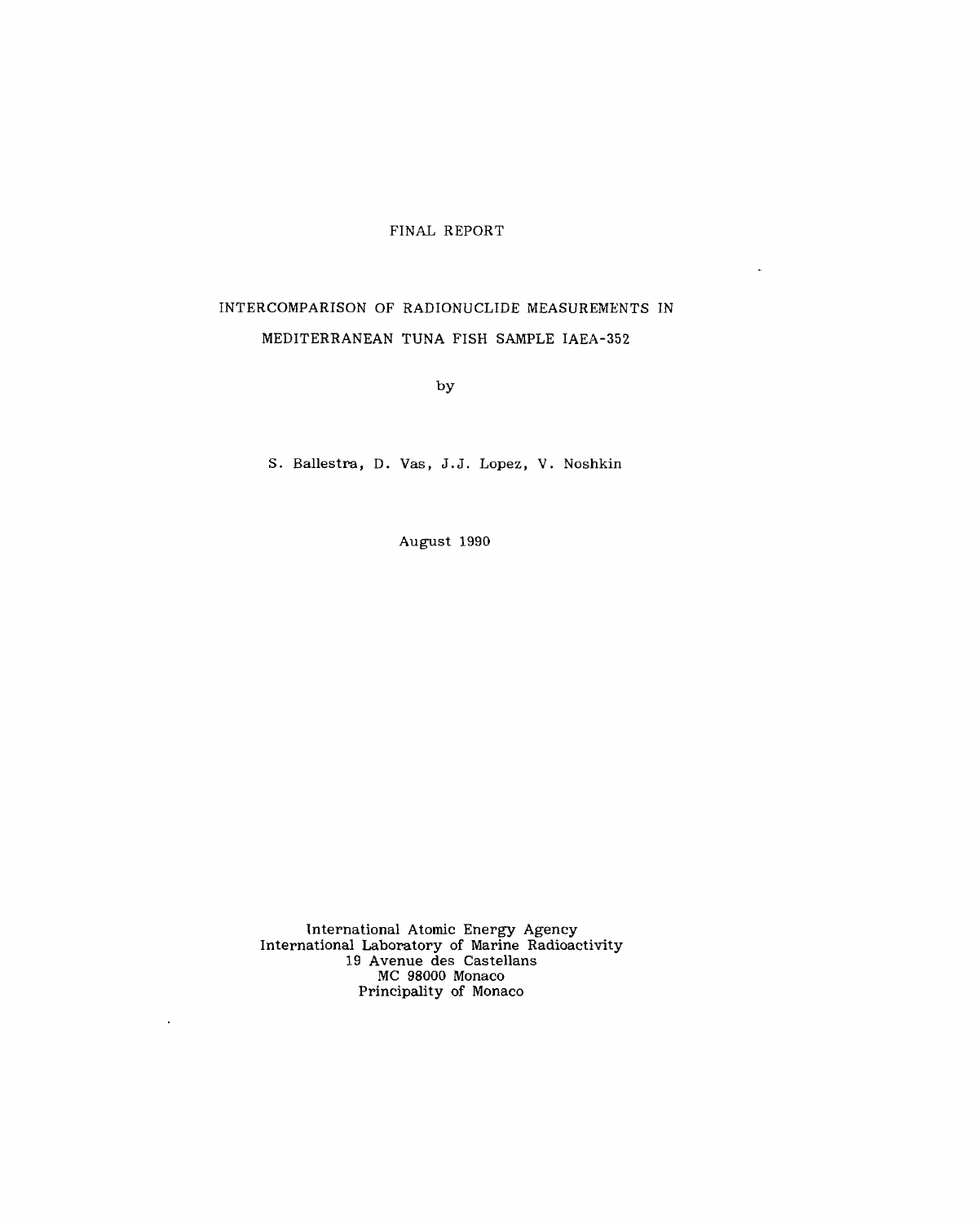#### **CONTENTS**

 $\sigma^{\lambda}$ 

 $\mathcal{L}(\mathcal{A})$  and

 $\frac{1}{2}$ 

|                                                                                                                                         | Pages                             |
|-----------------------------------------------------------------------------------------------------------------------------------------|-----------------------------------|
| 1. Introduction                                                                                                                         | 1                                 |
| 2. Scope of the study                                                                                                                   | 1                                 |
| 3. Description of the material                                                                                                          | 1                                 |
| 4. Sample dispatch and data return                                                                                                      | 1                                 |
| 5. Evaluation of the results                                                                                                            | $\mathbf 2$                       |
| 5.1 data treatment<br>5.2 evaluation procedure<br>5.3 explanation of tables<br>5.4 criteria for certification<br>and recommended values | $\boldsymbol{2}$<br>$\frac{2}{3}$ |
| 6. Results and discussion : artificial radionuclides                                                                                    | 3                                 |
| 7. Results and discussion: natural radionuclides                                                                                        | 4                                 |
| 8. Summary                                                                                                                              | 6                                 |
| 9. References                                                                                                                           | 6                                 |
| 10. Acknowledgments                                                                                                                     | 6                                 |
| Annex : List of participants                                                                                                            |                                   |

 $\sim 10^4$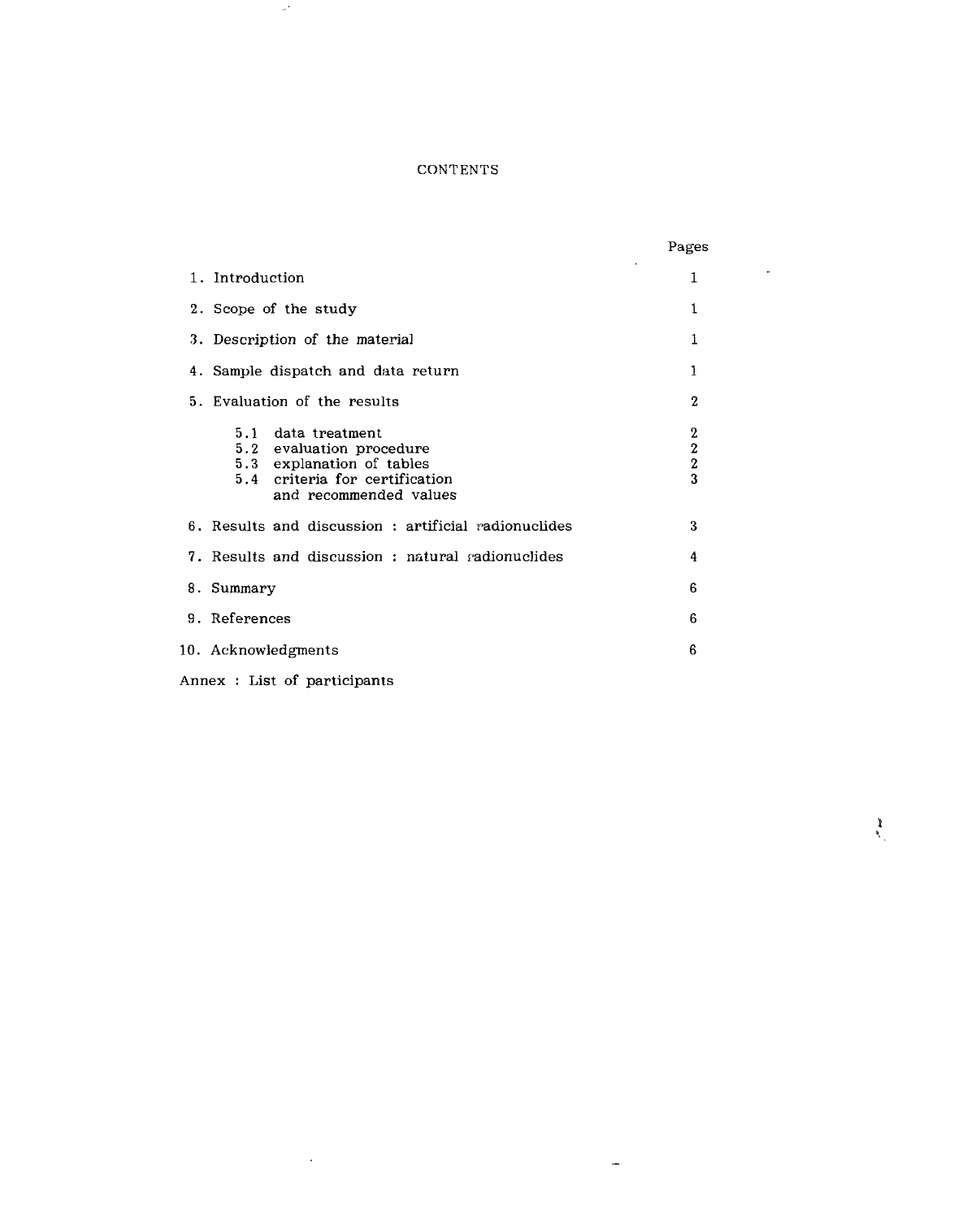#### **ABSTRACT**

The results of an intercomparison exercise on a sample of tuna fish flesh from the Mediterranean Sea, IAEA-352, designed for the determination of artificial and natural radionuclide levels, are reported. The data from 63 laboratories from 31 countries have been evaluated.

 $\mathbf{r}$ 

The following are the recommended values, with confidence intervals, for the most frequently measured radionuclides (Reference date : 1 January 1989). An information value for <sup>90</sup>Sr is also suggested.

#### Artificial radionuclides

| Recommended value"<br>$(Bq \overline{kg^{-1}})$ | Confidence interval <sup>*</sup><br>$(Bq \text{ kg}^{-1})$ |
|-------------------------------------------------|------------------------------------------------------------|
| 137Cs<br>27                                     | $2.5 - 2.8$                                                |
| Information value<br>$(Bq \text{ kg}^{-1})$     |                                                            |
| $^{90}\mathrm{Sr}$<br>0.2                       | $0.17 - 0.5$                                               |

Natural series radionuclides

| Recommended value <sup>-</sup> |     | Confidence interval <sup>**</sup> |
|--------------------------------|-----|-----------------------------------|
| $(Bq \text{ kg}^{-1})$         |     | $(Bq \text{ kg}^{-1})$            |
| 40K                            | 391 | 379-405                           |
| 210p <sub>b</sub>              | 0.6 | $0.36 - 1.0$                      |
| $210p_0$                       | 2.2 | $1.7 - 2.7$                       |

Activities are expressed on dry-weight basis

At the significance level of  $\alpha=0.05$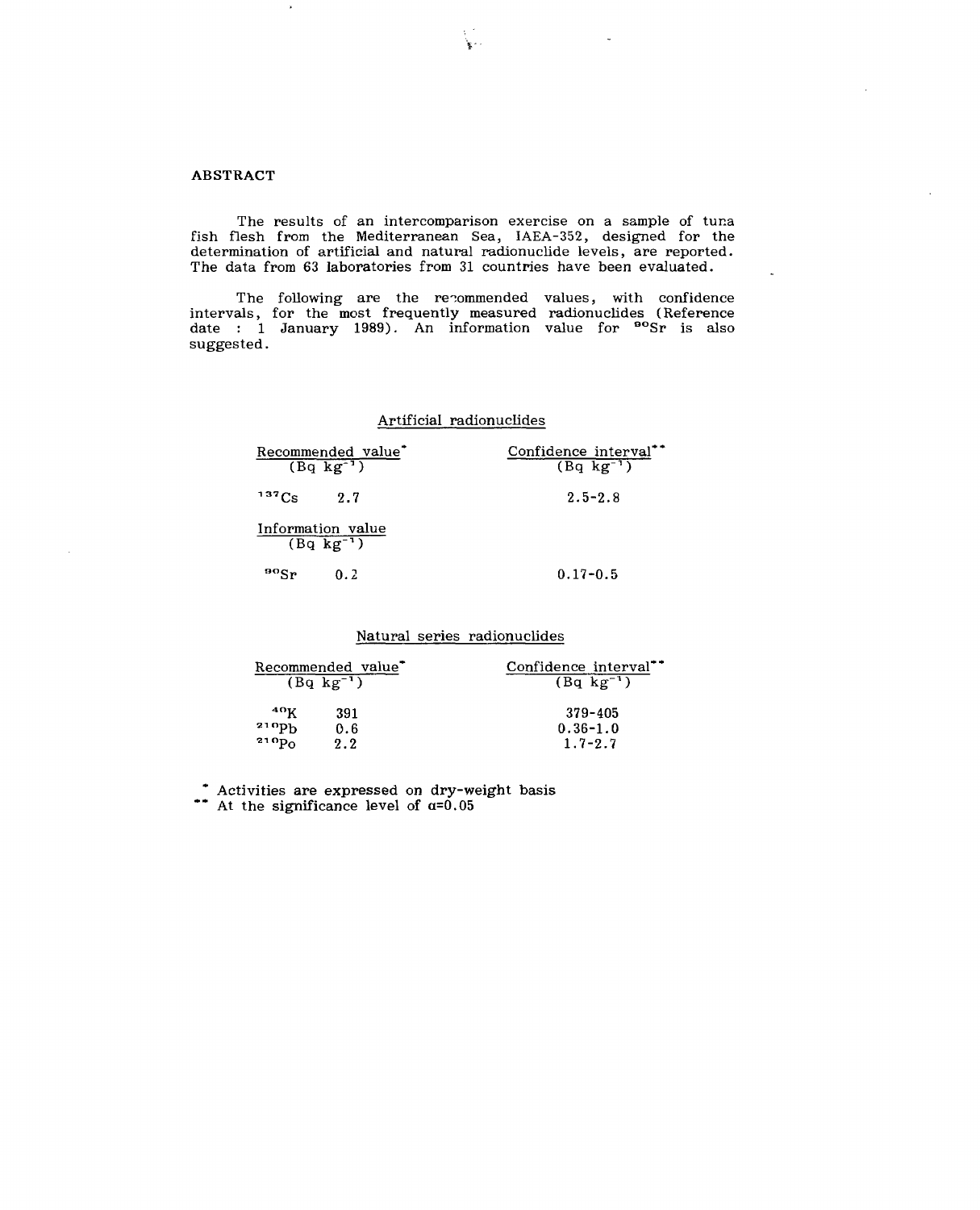#### 1. Introduction

In 1989, the International Laboratory of Marine Radioactivity in Monaco prepared and distributed a tuna fish sample for intercomparison and certification.

#### 2. Scope of the study

Participants were requested to determine natural and artificial radionuclides but mainly  $40K$ ,  $137Cs$  and  $10P_0$ . Any additional measurements were welcome. The analysts  $\cdot$  ae requested to make, whenever possible, three determinations for each radionuclide reported.

All participants were informed that the expected levels of the artificial radionuclides concentrations were very low.

#### 3. Description of the material

About 200 kg of tuna fish were collected in the Western Mediterranean Sea (Sète, Fr $\mathfrak{mc}_{\mathsf{t}}$ ) in April 1988. The flesh was separated from approximately half the fish and prepared as an intercomparison sample for trace metals and organo-chlorine compounds. A second sample, consisting of 80% fish flesh and 20% bones, was prepared for the analyses of radionuclides. The latter sample (61.5 kg) was freeze-dried and then ground in a laboratory cutting mill. The resulting powder was passed through a 1mm sieve and was further homogenized. The moisture content was determined to be 4.1 % at the time of sample preparation.

Participants were requested to report results on a dry weight basis. The reference date for reporting the radionuclide concentrations was set for 1 January 1989.

Laboratory tests were made to check the homogeneity of the sample. Aliquots of 100 g were packaged in polyethylene bottles and labelled with the code number IAEA-352.

Homogeneity of the material was checked by measuring the concentration of several radionuclides in a series of 10 bottles taken at random from the stock of samples. The amount of <sup>40</sup>K and <sup>137</sup>Cs present in the individual samples was determined instrumentally by gamma spectrometry and <sup>210</sup>Po was chemically separated and measured by alpha spectrometry. Separations of <sup>210</sup>Po were made simultaneously from all samples.

Results for these radionuclides, expressed as relative activities, allow us to state that the homogeneity of the sample was satisfactory for the radionuclides measured (Table 1).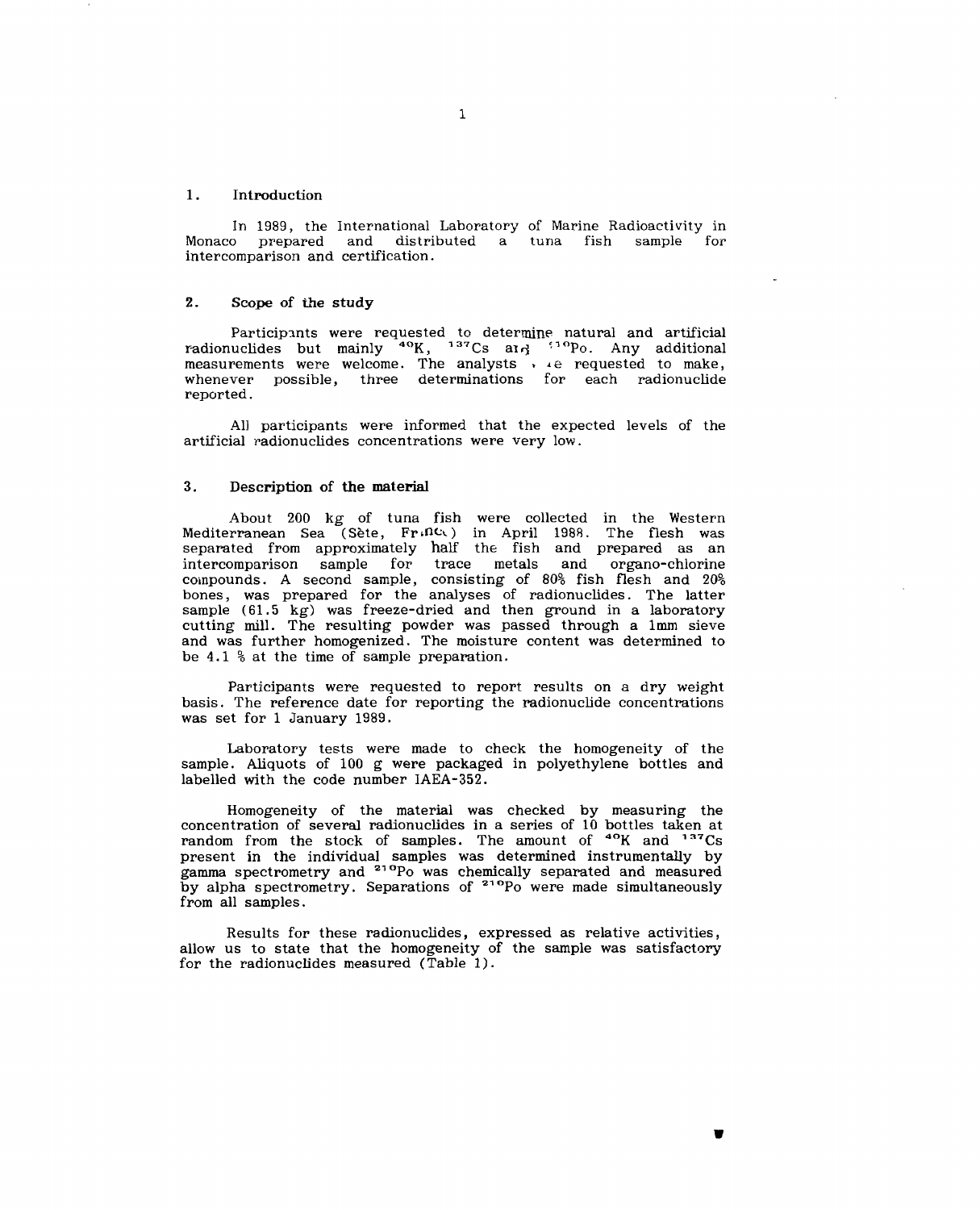#### 4. Sample dispatch and data return

The tuna fish sample was dispatched to 75 laboratories. Included were those laboratories participating in the ILMR Coordinated Research Programme ("Sources of Radioactivity in the Marine Environment and their Relative Contributions to Overall Dose Assessment from Marine Radioactivity"). By 15 February 1990, 54 laboratories reported their data. An interim report was issued and participants were asked to look over their results and inform us of any errors. Several replies were received and the data were corrected accordingly. We assumed that afterwards no further correction would be submitted and that the original data were correct and could be used for this report. As of 1 of July 1990, 63 sets of results were received from 31 countries.

Concentrations of 9 artificial and 13 natural radionuclides were reported. These 22 radionuclides are shown in Table A with the number of laboratories submitting results. The results for the most frequently measured radionuclides are shown in Tables 2 to 5. The less frequently measured radionuclides are presented in Table 6. The list of contributing laboratories can be found in the Annex.

#### 5. Evaluation of the results

#### 5.1. Data treatment

The results submitted by the participants are shown under their laboratory code numbers in Tables 2 to 6. Laboratory averages were calculated when necessary from individual results and are given either as arithmetical means with corresponding standard deviation when more than two results were reported or as weighted means with weighted errors in the case of only two reported results. All values have been rounded off to the most significant figure when it was judged to be necessary.

#### 5.2. Evaluation procedure

The "less than" values were segregated from the results and the remaining values were checked for the presence of outliers using a box and whisker plot test (1). Outliers are identified with an asterisk in Tables 2 to 5. Median values were calculated from all results passing the test. These values are the most reliable estimates of the unknown true values.

Confidence intervals were taken from a non-parametric sample population (2). They represent a two-sided interval at a significance level of 0.05.

#### 5.3. Explanation of tables

5.3.1. Laboratory code number : each laboratory was assigned a code number. The numbers do not correspond to the sequence in the list of the participants given in the Annex in order to ensure the anonymity.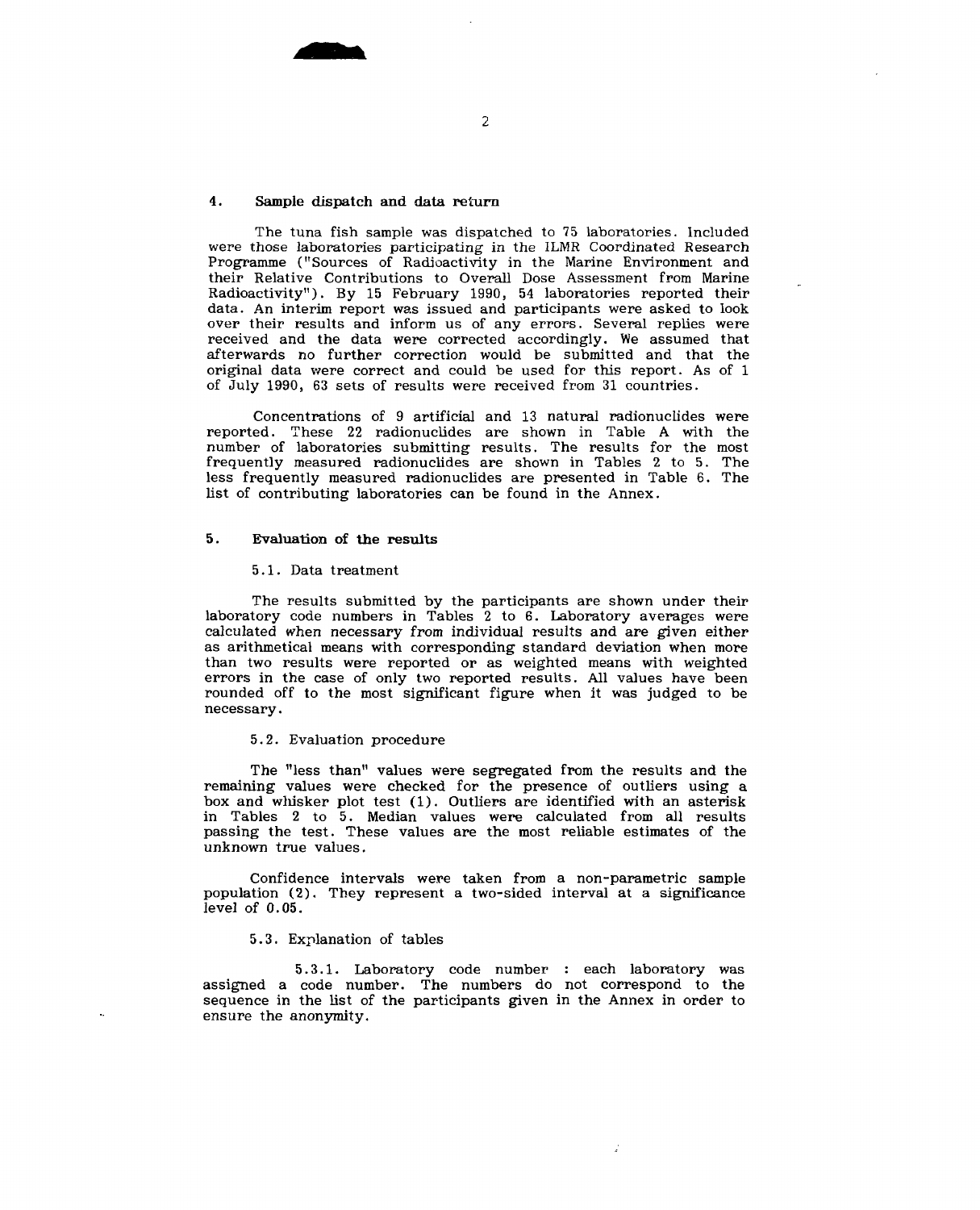5.3.2. Method code : the analytical techniques employed by the participants are :

Method code Method

| $A(^{210}P_0)$ | Alpha spectrometry of <sup>210</sup> Po ingrown from <sup>210</sup> Pb |
|----------------|------------------------------------------------------------------------|
| A <sub>2</sub> | Alpha spectrometry after radiochemical separation                      |
| B              | Beta measurements after chemical separation                            |
| G              | Gamma spectrometry : not specified                                     |
| G1             | Gamma spectrometry : direct Ge(Li)                                     |
| G <sub>2</sub> | Chemical treatment followed by gamma spectrometry                      |
| v              | Volumetric determination of total K.                                   |

5.3.3. Activity : corresponds to the arithmetical or weighted mean computed from all the individual results obtained from the participants with the corresponding standard deviation or weighted error.

5.4. Criteria for certification and recommended values

For data sets comprising 5 or more accepted laboratory menns, median values and confidence intervals were calculated as estimations of true activity concentrations.

Please note that the following criteria are specially designed for this report.

The median values of the overall data, excluding outliers, were considered as the recommended values when :

- 1. More than 10 laboratory means were available
- 2. The percentage of outliers was not greater than 20 % and

3. The relative uncertainty of the overall median did not exceed  $± 10$  % for activity concentrations equal to or higher than 100 Bq kg<sup>-1</sup> and  $\pm$  30 % for activity concentrations lower than 100 Bq kg<sup>-1</sup>.

An activity concentration value is classified as an information value when it is based on at least 3 laboratory means that are within the same order of magnitude.

#### **6. Results and discussion : Artificial radionuclides**

Results of <sup>90</sup>Sr, <sup>134</sup>Cs, <sup>137</sup>Cs and transuranium ele<mark>ments a</mark>re presented in Tables 2, 3 and 4.

#### Strontium-90

Eight results were reported that included two "less than" values (Table  $2$ ). Two values reported by Labs. 7 and 45 were determined to be outliers. The median of the accepted values is 0.19 Bq kg<sup>-1</sup>. Because there were few statistically accepted values for <sup>90</sup>Sr, it was only possible to classify the median as an information value.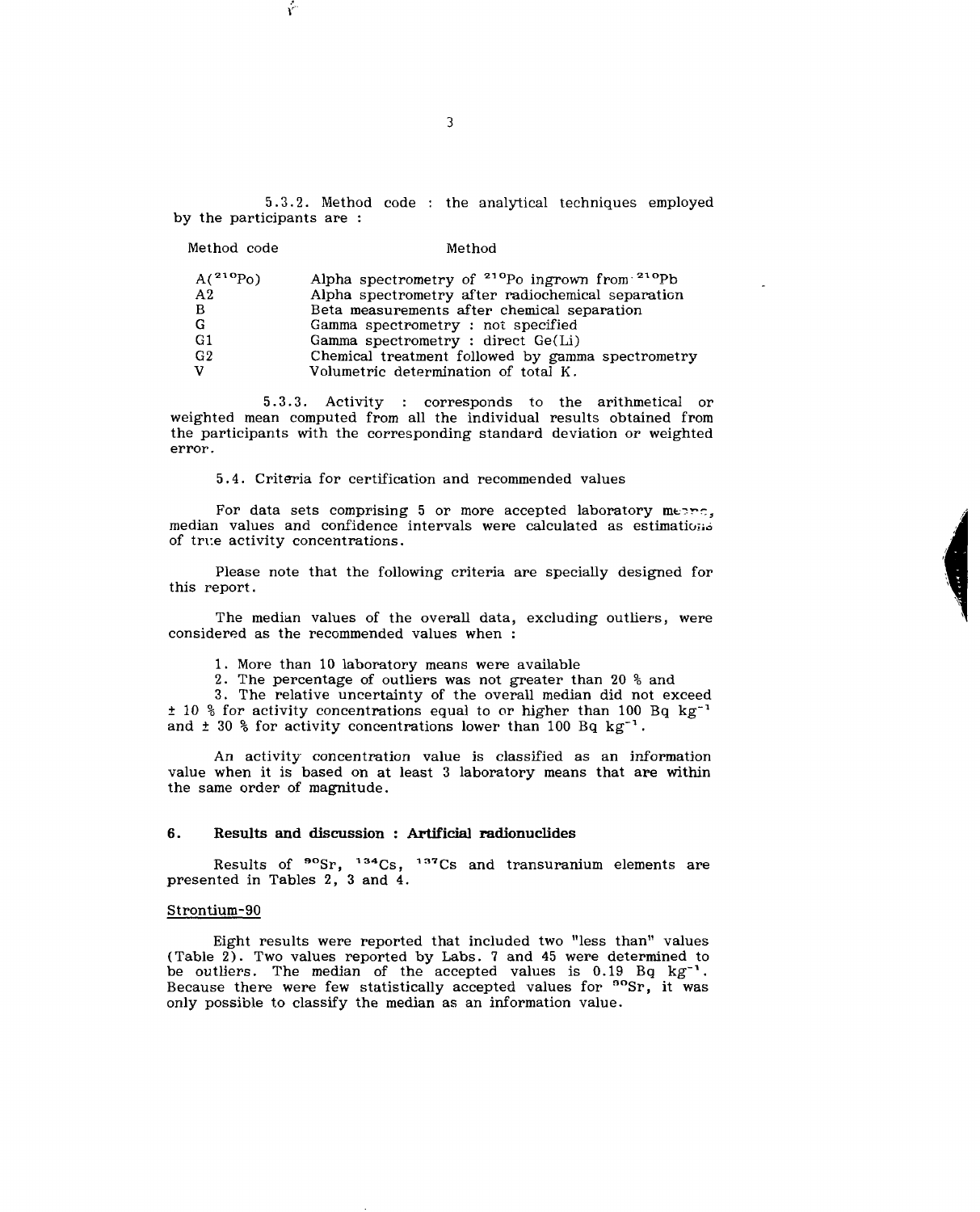#### Caesium isotopes

Eleven results were submitted for  $^{134}\mathrm{Cs}$  thet included eight "less than" and one "N.D." values (Table  $3$ ).

Fifty-eight results of <sup>137</sup>Cs were submitted that included 4 "less than" and one "background level" values (Table 3). All but two participants determined the concentration of <sup>137</sup>Cs in the sample directly by gamma spectrometry. Labs. 7 and 10 separated caesium by dissolution of the sample, adsorption on AMP followed by gamma spectrometry (Lab. 7) and by ion-exchange purification and beta counting (Lab. 10). Nine values were determined as outliers. The median of the  $44$  accepted values is  $2.7$  Bq kg<sup>-1</sup> with a confidence interval of  $2.5 - 2.8$  Bq kg<sup>-1</sup>.

#### Transuranium elements

<sup>239,240</sup>Pu and <sup>241</sup>Am were reported by 7 laboratories. All results were generated by alrimate  $\mu$ -ctrometry except for Lab. 55 which measured <sup>241</sup>Am by gamma tectrometry. Most of the results were given as "less than" values.

#### Other isotopes

Several laboratories submitted results on <sup>106</sup>Ru, <sup>110m</sup>Ag, <sup>125</sup>Sb and <sup>238</sup>Pu. These results which are all reported as "less than" values are presented in Table 6.

#### 7. Results and discussion : Natural radionuclides

#### Potassium-40

All but one of the 56 reported concentrations for <sup>40</sup>K were determined by gamma spectrometry. Lab. 35 used a volumetric method which consisted of wet ashing of the sample followed by precipitation of the  $(C_6H_5)_4$  borate and titration with silver nitrate to determine total K. <sup>40</sup>K was then assessed from its natural abundance. Results are presented in Table 3.

Seven results were identified as outliers, six of them being higher than the maximum of the accepted range. The median of the 49 accepted values is  $391$  Bq kg<sup>-1</sup> with a confidence interval of  $379-405$ ncceptor<br>Bq kg<sup>-1</sup>.

#### Polonium-210

Eleven <sup>21 o</sup>Pb results and 25 <sup>21 o</sup>Po results were submitted by the participants (Table 5). The <sup>210</sup>Pb results were generated by direct measurement of the 46 keV gamma photopeak (3 results); beta counting of the <sup>210</sup>Bi daughter product following radiochemistry (4 results); and from the alpha activity of the  $21^{\circ}$ Po daughter product (4 results). Two results were reported as "less than" values. The 9 remaining results cover a wide range from 0.36 to 16.5 Bq kg<sup>-1</sup>. Four values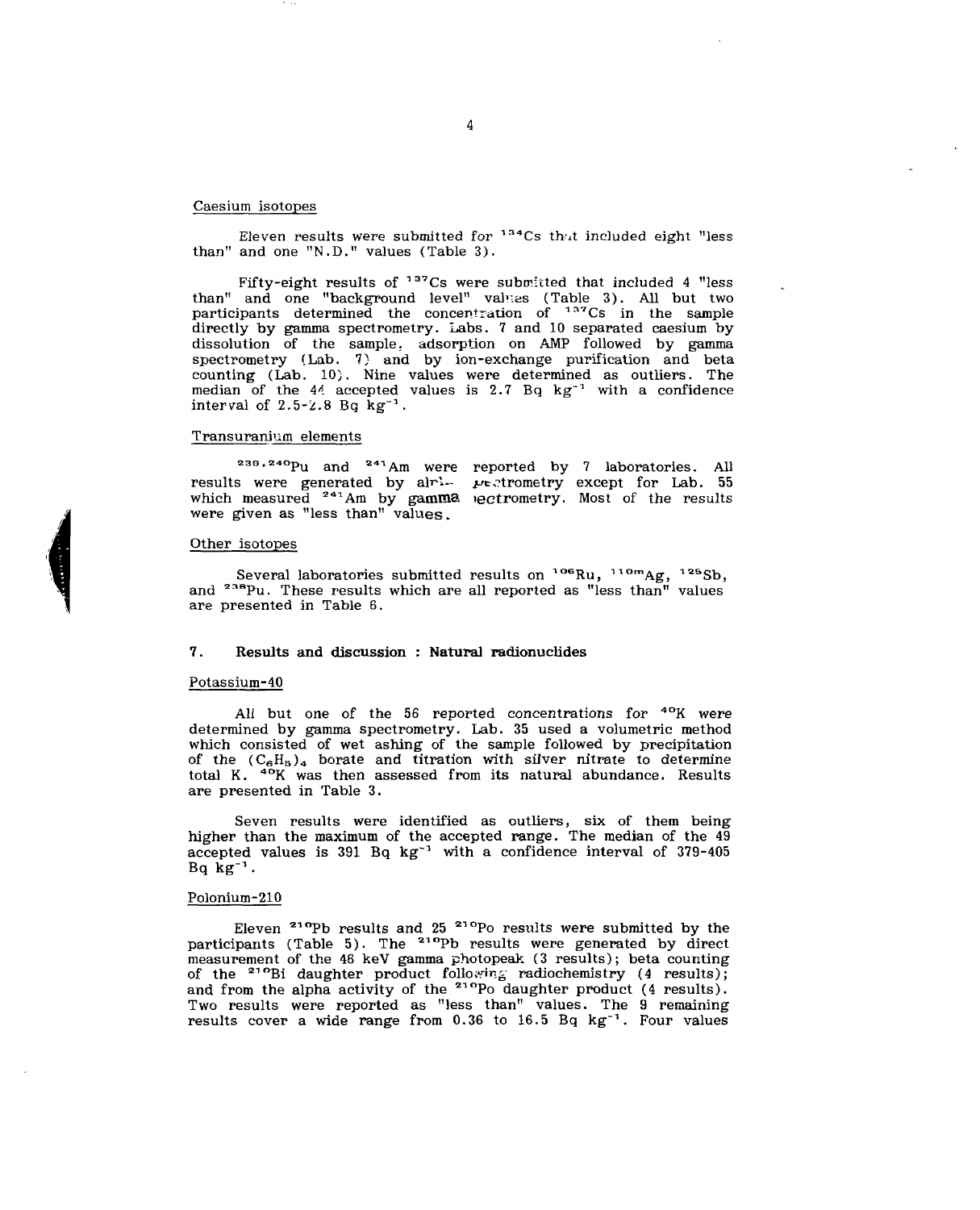from this data set were assessed to be outliers. The median of the 5  $\frac{1}{2}$  accepted values is 0.6 Bq kg<sup>-1</sup> with a confidence interval of 0.36-1.0  $Bq kg^{-1}$ .

The 25 results reported for <sup>210</sup>Po can be divided into 2 sets of data. One group of participants used the reference date of 1 January 1989 assuming equilibrium and provided 6 results. The other 19 participants reported concentrations on specific separation dates between 25 April 1989 and 20 June 1990.

The values from the first set of data, based on the reference date of 1 January 1989, cover a range from  $0.88$  to 12.5 Bq  $kg^{-1}$ . The values from the second set of results cover a range from 0.025 to 3.7  $Bq kg^{-1}$ .

The equation describing the amount of <sup>210</sup>Po initially present in a sample and as a result of growth from <sup>210</sup>Pb decay is :

$$
A(^{210}Po)
$$
, = $A(^{210}Pb)$ , x 1.017 (e<sup>-Y</sup>Pb<sup>t</sup> - e<sup>-Y</sup>Po<sup>t</sup> + A(^{210}Po), x e<sup>-Y</sup>Po<sup>t</sup>

where:  $A(^{210}Po)_1$ = activity of  $210Po$  at time of separation

 $A(^{210}Pb)$ , and  $A(^{210}Po)$ <sub>o</sub>= activity of <sup>210</sup>Pb and <sup>210</sup>Po a reference date

t is the time in days between the reference date of 1 Jan. 1989 and the date of separation of  $21^{\circ}$ Po from  $21^{\circ}$ Pb

 $Y_{\text{P1}}$ , and  $Y_{\text{P0}}$  are the decay constants of Pb and Po, respectively (expressed in days<sup>-1</sup>)

This equation has been applied to the data set based on separation date to compute  $\binom{210}{2}$ , and  $\binom{210}{2}$ , because it did not appear from the results that  $210P_0$  was in equilibrium with  $210P_0$ 

Five results were rejected as outlier<mark>s</mark> from the <sup>210</sup>Po data set and the remaining 14 results generated <sup>210</sup>Po and <sup>210</sup>Pb concentrations on the reference date, 1 January 1989 :

 $({}^{210}P_0)_{\alpha} = 2.2$  Bq kg<sup>-1</sup> and  $({}^{210}P_0)_{\alpha} = 0.6$  Bq kg<sup>-1</sup>

The correlation coefficient of the least squares regression is 0.77 while the errors for the  $({}^{210}Po)_{\alpha}$  and  $({}^{210}Pb)_{\alpha}$  values are 23 % in both cases. The value of  $2^{10}Pb$  obtained both by the statistical treatment of the <sup>210</sup>Pb reported results and by the least squares regression analysis applied to the <sup>210</sup>Po values are identical.

#### Other isotopes

laboratories submitted results on <sup>208</sup>Tl, <sup>212</sup>Pb, <sup>226</sup>Ra  $2^{\circ}$  Ra,  $\sqrt[3]{n}$ Th,  $2^{30}$ Th,  $2^{32}$ Th,  $2^{34}$ U,  $2^{38}$ U and natural uranium. These esults a presented in Table 5 but were insufficient to permit a tatistica) valuation of median values.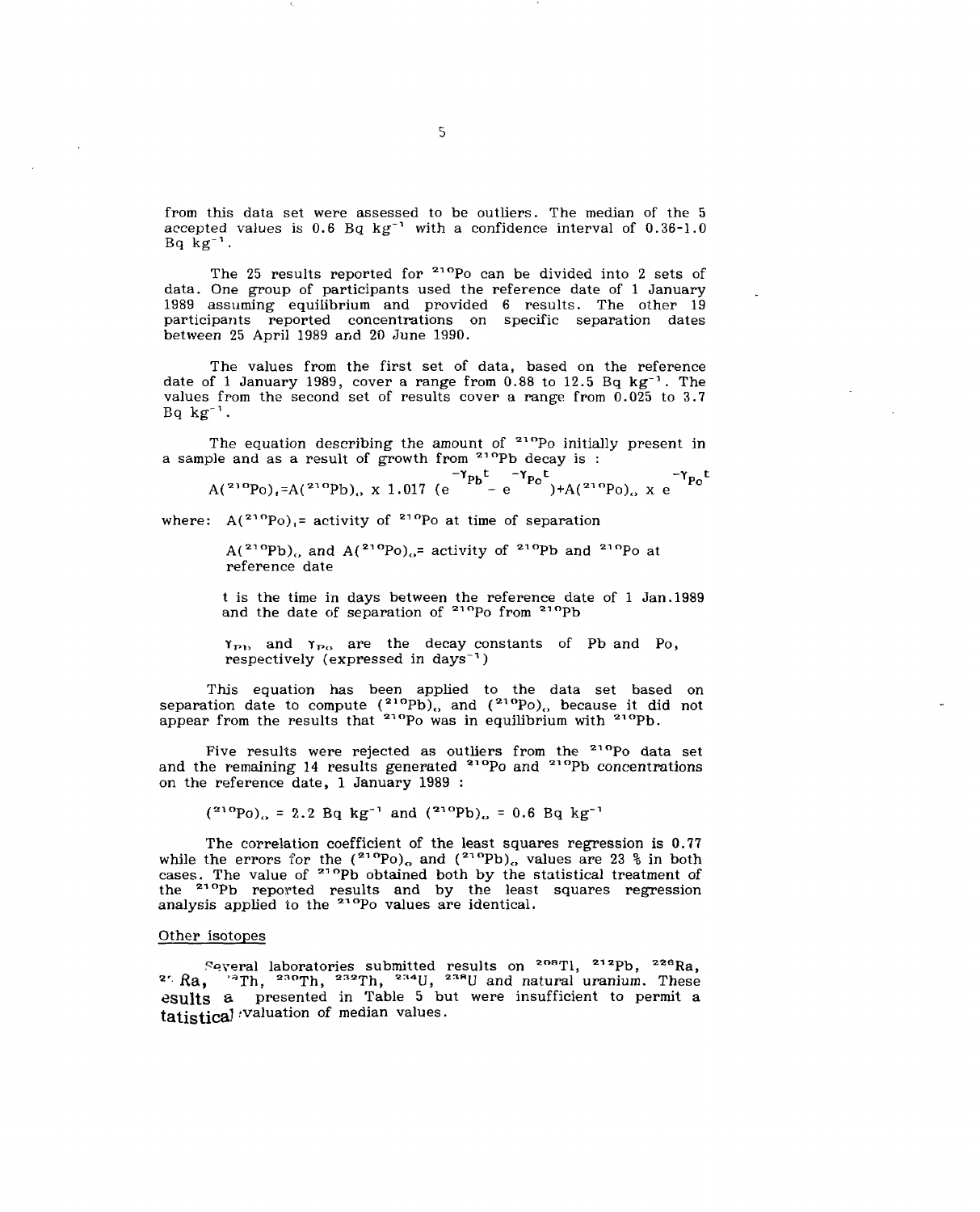#### **8. Summary**

A summary of the results for the concentrations of the radioisotopes determined in the tuna fish flesh sample IAEA-352 is shown in Table 7. The median concentrations, computed after rejection of outliers are the most reliable estimators of the true values.

This table provides the list of the recommended values and confidence intervals for the most frequently reported radionuclides in this intercomparison sample.

#### **9. References**

(1). J.W. Tukey. Exploratory data analysis. Addison-Wesley Publishing Company, Reading, Mass., 1977.

(2). Geigy Scientific Tables, 1(1982) in "Statistical Methods for Environmental Pollution Monitoring", pages 173 and 266, by R.O. Gilbert, Van Nostrand Reinhold Company, New York, 1987.

#### **10. Acknowledgments**

80 % of the participants receiving the tuna fish sample provided results. The participants who contributed their time and laboratory's facilities to the present work are hereby acknowledged.

Your laboratory code number is :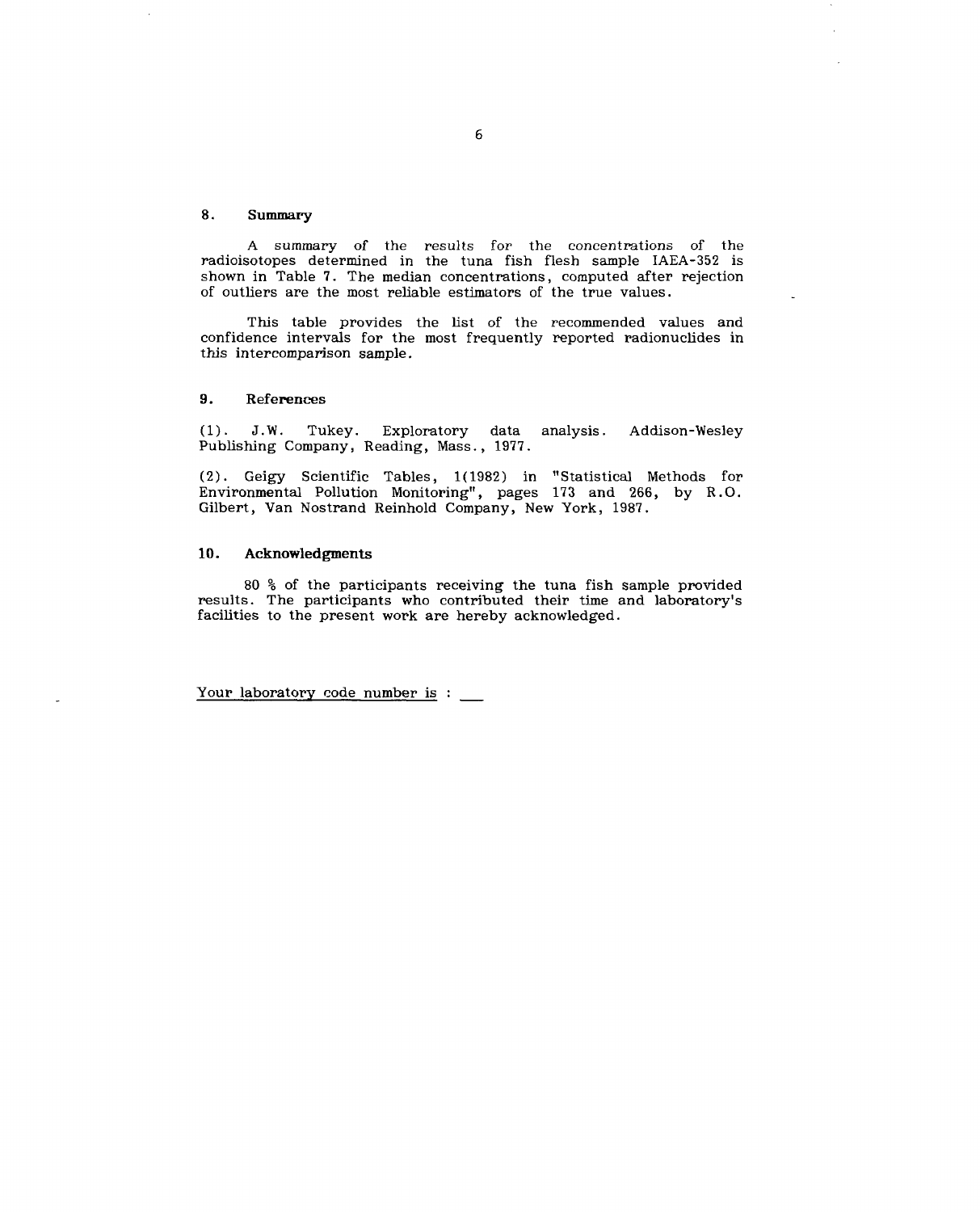#### TABLE A. Mediterranean tuna fish sample IAEA-352

 $\sim 10^{-10}$ 

 $\bar{\mathcal{A}}$ 

 $\mathbb{Z}^2$ 

 $\mathcal{L}_{\mathcal{A}}$ 

| Radionuclide       | Number of<br>reported results              | Number of total reported<br>as "less than" values |
|--------------------|--------------------------------------------|---------------------------------------------------|
| $\mathrm{^{4.0}K}$ | 56                                         |                                                   |
| 137Cs              | 57                                         | 5                                                 |
| 210p               | 25                                         |                                                   |
| 134Cs              | 11                                         |                                                   |
| $\rm ^{90}Sr$      | 8                                          |                                                   |
| 210Pb              | 11                                         | 92255                                             |
| 239Pu              | 7                                          |                                                   |
| $241$ Am           | $\overline{7}$                             |                                                   |
| $226$ Ra           | 6                                          | $\overline{2}$                                    |
| <b>Uscs</b>        | 4                                          |                                                   |
| $228$ Ra           | $\begin{array}{c} 3 \\ 2 \\ 2 \end{array}$ | $\overline{\mathbf{c}}$                           |
| 110mAg             |                                            | $\overline{c}$                                    |
| $228$ Th           |                                            |                                                   |
| 106Ru              | $\overline{1}$                             | 1                                                 |
| 1255b              | 1                                          | 1                                                 |
| 208T1              |                                            |                                                   |
| 212Pb              |                                            |                                                   |
| 230Th              | 1                                          | 1                                                 |
| 232Th              | 1                                          | 1                                                 |
| 234J               | 1                                          |                                                   |
| 238pu              | $\overline{1}$                             | 1                                                 |
| natural U          | 1                                          | 1                                                 |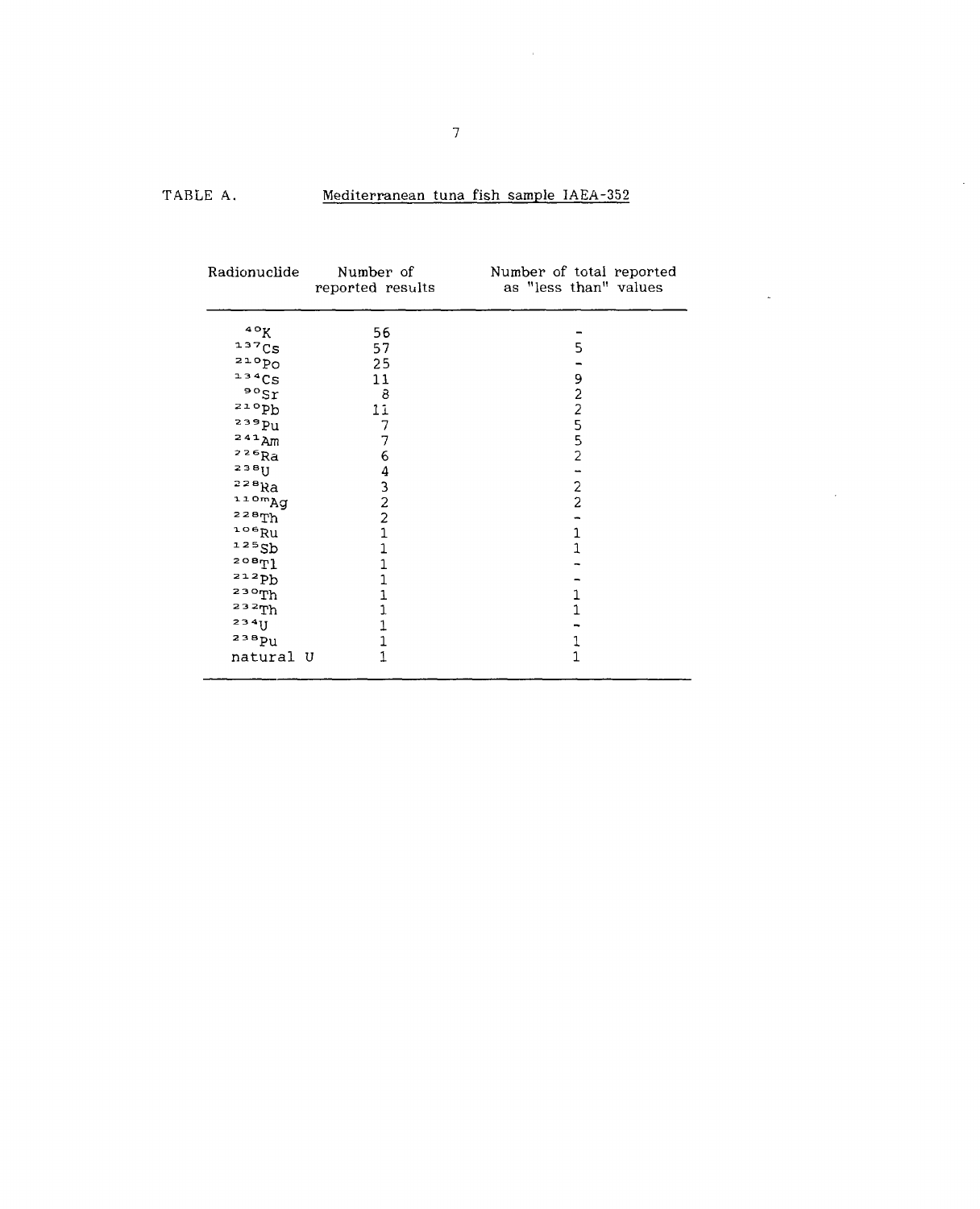TABLE 1. Homogeneity tests for IAEA-352 tuna fish sample.

| Sample No.                                      |                                                                              | Radionuclide                                                                 |                                                              |
|-------------------------------------------------|------------------------------------------------------------------------------|------------------------------------------------------------------------------|--------------------------------------------------------------|
|                                                 | 40 <sub>K</sub>                                                              | 137Cs                                                                        | $210p_0$                                                     |
| 1<br>2<br>3<br>4<br>5<br>6<br>7<br>8<br>9<br>10 | 0.96<br>0.97<br>0.98<br>0.99<br>1.00<br>1.01<br>1.01<br>1.01<br>1.03<br>1.04 | 0.86<br>0.86<br>0.97<br>0.97<br>1.02<br>1.02<br>1.08<br>1.08<br>1.08<br>1.08 | 0.74<br>0.77<br>0.89<br>0.89<br>0.91<br>1.04<br>1.28<br>1.43 |

Relative activity\* of randomly selected samples

|                                  | Radionuclide    |              |              |  |
|----------------------------------|-----------------|--------------|--------------|--|
|                                  | 40 <sub>K</sub> | 137Cs        | $210p_0$     |  |
| No. of determinations<br>Minimum | 10<br>0.96      | 10<br>0.86   | 8<br>0.74    |  |
| Maximum                          | 1.04            | 1.08         | 1.43         |  |
| Mean<br>Median                   | 1.00<br>1.01    | 1.00<br>1.02 | 0.99<br>0.90 |  |
| Standard deviation               | 0.03            | 0.08         | 0.24         |  |
| Coeff. of variation $(\%)$       | 0.03            | 0.08         | 0.24         |  |

 $\dot{z}$  =  $x/X$  (individual/mean values): initially expressed in this manner to assure confidentiality of results.

 $\zeta$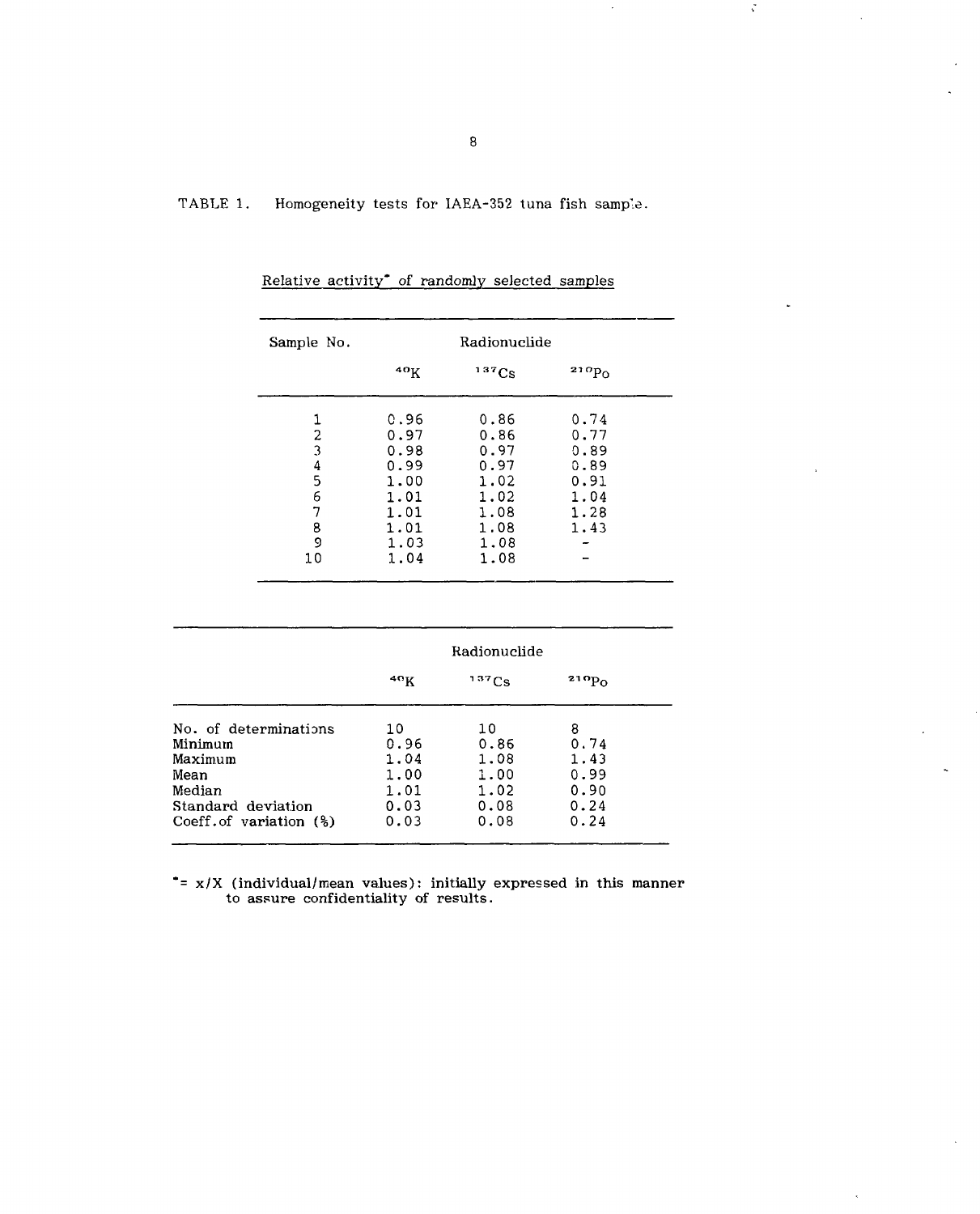|   | $90c_n$                    |
|---|----------------------------|
|   |                            |
| В | $2.0 \pm 1.5$ <sup>*</sup> |
| B | $\langle 0.014 \rangle$    |
| в | $0.2 \pm 0.4$              |
| B | $0.5 \pm 0.1$              |
| в | $1.8 \pm 0.9^*$            |
| в | $0.03 \pm 0.02$            |
| B | $0.17 \pm 0.08$            |
| в | $\leq 1.5$                 |
|   | Lab. code No. Method code  |

 $\sim$   $\sim$ 

TABLE 2. Results for <sup>90</sup>Sr in tuna fish sample IAEA-352 (Bq kg ^<sup>1</sup> dry weight, reference date : 1 January 1989).

Result rejected by the test for outliers

|        | Number of reported lab. means<br>Number of accepted lab. means<br>Range of accepted lab. means |  | В<br>4<br>$0.03 - 0.5$ |
|--------|------------------------------------------------------------------------------------------------|--|------------------------|
| Median |                                                                                                |  | 0.19                   |

 $\sim$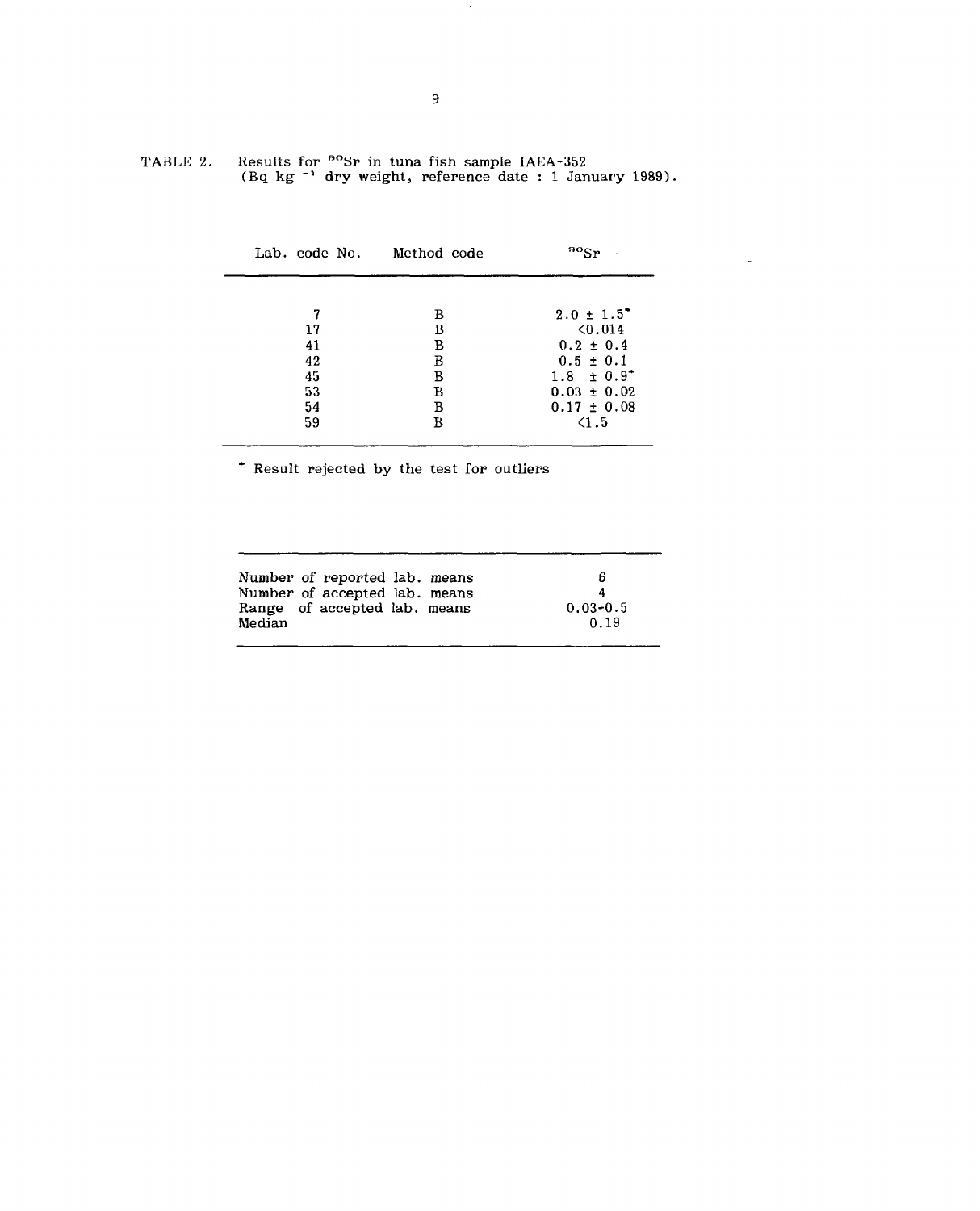#### TABLE 3. Results for <sup>40</sup>K, <sup>134</sup>Cs and <sup>137</sup>Cs in tuna fish sample IAEA-352 (Bq kg<sup>-1</sup> dry weight, reference date : 1 January 1989).

| Lab.<br>code                                                                                                                                                                                                                                                                        | Method<br>code                                                                                                                                                                                                                                  | 40 <sub>K</sub>                                                                                                                                                                                                                                                                                                                                                                                                                                                                                                                                                                                                                                                                                                                                                                                                                            | Method<br>code                                                                                                                                                                                                                                          | 134Cs                                                                          | 137Cs                                                                                                                                                                                                                                                                                                                                                                                                                                                                                                                                                                                                                                                                                                                                                                                                                                                                                        |
|-------------------------------------------------------------------------------------------------------------------------------------------------------------------------------------------------------------------------------------------------------------------------------------|-------------------------------------------------------------------------------------------------------------------------------------------------------------------------------------------------------------------------------------------------|--------------------------------------------------------------------------------------------------------------------------------------------------------------------------------------------------------------------------------------------------------------------------------------------------------------------------------------------------------------------------------------------------------------------------------------------------------------------------------------------------------------------------------------------------------------------------------------------------------------------------------------------------------------------------------------------------------------------------------------------------------------------------------------------------------------------------------------------|---------------------------------------------------------------------------------------------------------------------------------------------------------------------------------------------------------------------------------------------------------|--------------------------------------------------------------------------------|----------------------------------------------------------------------------------------------------------------------------------------------------------------------------------------------------------------------------------------------------------------------------------------------------------------------------------------------------------------------------------------------------------------------------------------------------------------------------------------------------------------------------------------------------------------------------------------------------------------------------------------------------------------------------------------------------------------------------------------------------------------------------------------------------------------------------------------------------------------------------------------------|
| 1<br>$\overline{\mathbf{c}}$<br>3<br>$\overline{4}$<br>6<br>7<br>8<br>9<br>10<br>11<br>12<br>13<br>14<br>15<br>16<br>17<br>18<br>19<br>20<br>21<br>22<br>23<br>24<br>25<br>26<br>27<br>28<br>29<br>30<br>31<br>32<br>33<br>34<br>35<br>36<br>37<br>38<br>39<br>40<br>42<br>43<br>44 | G1<br>G1<br>G1<br>G1<br>G1<br>G1<br>G1<br>G1<br>-<br>G1<br>G1<br>G1<br>G1<br>G1<br>G1<br>G1<br>G1<br>G1<br>G1<br>G1<br>G1<br>G1<br>G1<br>G1<br>G1<br>G<br>G1<br>G1<br>G1<br>G1<br>G1<br>G1<br>G1<br>V<br>G1<br>G1<br>G1<br>G1<br>G1<br>G1<br>G1 | 432<br>9<br>±<br>410<br>$\pm$<br>4<br>300<br>Ŧ<br>29<br>394<br>Ŧ<br>20<br>376<br>Ŧ<br>19<br>410<br>$\pm$<br>22<br>20<br>371<br>$\pm$<br>389<br>Ŧ<br>19<br>518<br>$93*$<br>±<br>339<br>Ŧ<br>12<br>425<br>$\pm$<br>15<br>376<br>30<br>Ŧ<br>310<br>土<br>7<br>556<br>Ŧ<br>$17*$<br>360<br>$\pm$<br>18<br>401<br>12<br>±<br>271<br>±<br>46*<br>396<br>$\overline{\mathbf{3}}$<br>±<br>459<br>32<br>ŧ<br>405<br>$\pm$<br>40<br>390<br>$\pm$<br>25<br>440<br>土<br>70<br>341<br>$\pm$<br>25<br>409<br>$\pm$<br>10<br>365<br>25<br>$\pm$<br>379<br>$\pm$<br>16<br>369<br>Ŧ<br>18<br>391<br>$\pm$<br>27<br>1056<br>$\pm$<br>$81*$<br>300<br>20<br>±<br>386<br>$\pm$<br>17<br>451<br>Ŧ<br>20<br>982<br>$\pm$<br>85*<br>415<br>Ŧ<br>30<br>388<br>±<br>35<br>322<br>$\pm$<br>28<br>423<br>±<br>17<br>400<br>Ŧ<br>15<br>468<br>Ŧ<br>95<br>388<br>±<br>14 | G1<br>G1<br>G1<br>G1<br>G1<br>G2<br>G1<br>G1<br>в<br>G1<br>G1<br>G1<br>G1<br>G1<br>G1<br>G1<br>G1<br>G1<br>G1<br>G1<br>G1<br>G1<br>G1<br>G1<br>G1<br>G1<br>G1<br>G1<br>G1<br>G1<br>G1<br>G1<br>G1<br>G1<br>G1<br>G1<br>G1<br>G1<br>G1<br>G1<br>G1<br>G1 | N.D<br>0.510.25<br>-<br>$2.7$<br>$2.10$<br>1.4<br>Ŧ<br>0.2<br>0.15<br>-<br>0.6 | 1.3<br>3.0<br>Ŧ<br>$\pm$<br>2.4<br>0.4<br>-<br>2.5<br>$\pm$<br>0.3<br>2.6<br>$\pm$<br>0.2<br>8<br>ŧ<br>4*<br>2.9<br>$\pm$<br>0.6<br>3.1<br>±.<br>0.8<br>2.8<br>±.<br>0.7<br><5.2<br>2.3<br>$\pm$<br>0.3<br>3.2<br>$\pm$<br>0.5<br>2.9<br>$\pm$<br>1.4<br>2.1<br>$\pmb{\pm}$<br>0.2<br>2.9<br>$\pm$<br>0.4<br>2.5<br>$\pm$<br>0.2<br>2.4<br>Ŧ<br>0.5<br>1.8<br>$\pm$<br>$0.6*$<br>2.6<br>± 0.1<br>2.8<br>$\pm$<br>0.4<br>2.5<br>$\pm$<br>0.9<br>3.0<br>$\pm$<br>0.3<br>4.8<br>$\pm$<br>$1.5*$<br>1.9<br>$\pm$<br>0.8<br>2.5<br>$\pm$<br>0.3<br>3.3<br>土<br>0.7<br>2.5<br>$\pm$<br>0.3<br>3.0<br>$\pm$<br>0.6<br>2.0<br>$\pm$<br>1.2<br>$3.3*$<br>5.0<br>$\pm$<br>$\langle 2$<br>2.5<br>$\pm$<br>0.3<br>3.5<br>$\pm$<br>1.1<br>2.7<br>$\pm$<br>0.3<br>2.6<br>$\pm$<br>0.3<br>2.1<br>Ŧ<br>0.2<br>3.0<br>Ŧ<br>0.2<br>2.7<br>$\pm$<br>0.5<br>3.9<br>$\pm$<br>$3.0*$<br>2.2<br>± 0.2<br>B.G. level |
| 45                                                                                                                                                                                                                                                                                  | G1                                                                                                                                                                                                                                              | 429<br>$\pm$<br>30                                                                                                                                                                                                                                                                                                                                                                                                                                                                                                                                                                                                                                                                                                                                                                                                                         | G1                                                                                                                                                                                                                                                      |                                                                                | $3.0 \pm 0.5$                                                                                                                                                                                                                                                                                                                                                                                                                                                                                                                                                                                                                                                                                                                                                                                                                                                                                |

 $\hat{\mathbf{v}}$ 

10

 $\omega$ 

 $\label{eq:1} \frac{1}{\sqrt{2}}\sum_{i=1}^n\sum_{j=1}^n\sum_{j=1}^n\sum_{j=1}^n\sum_{j=1}^n\sum_{j=1}^n\sum_{j=1}^n\sum_{j=1}^n\sum_{j=1}^n\sum_{j=1}^n\sum_{j=1}^n\sum_{j=1}^n\sum_{j=1}^n\sum_{j=1}^n\sum_{j=1}^n\sum_{j=1}^n\sum_{j=1}^n\sum_{j=1}^n\sum_{j=1}^n\sum_{j=1}^n\sum_{j=1}^n\sum_{j=1}^n\sum_{j=$ 

 $\overline{\mathcal{E}}$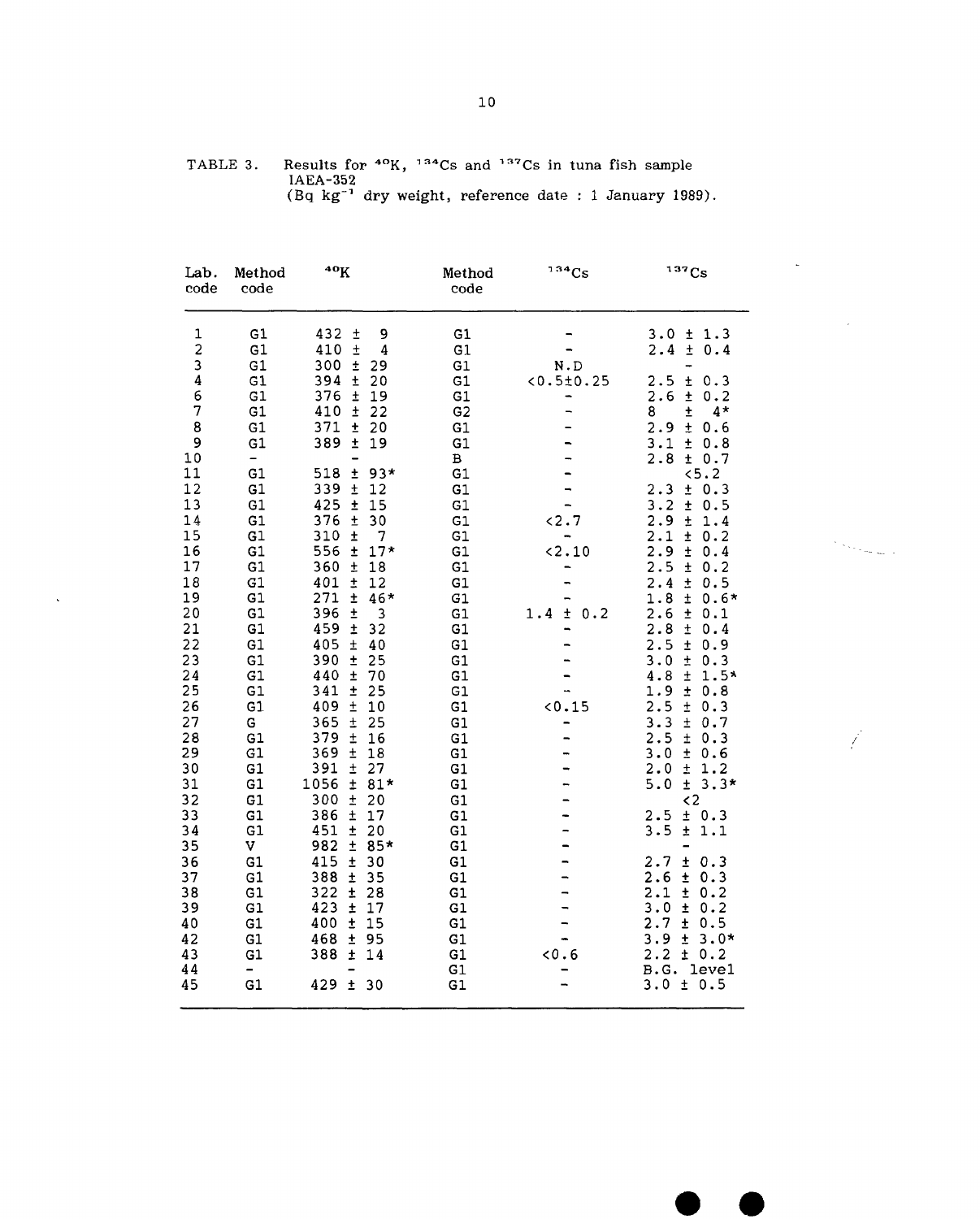TABLE 3 (Contd.)

 $\mathbb{R}$ 

| Lab.<br>code | Method<br>code | 40 <sub>K</sub>                          | Method<br>code | 134Cs         | 137Cs                      |
|--------------|----------------|------------------------------------------|----------------|---------------|----------------------------|
| 46           | G1             | -35<br>$371 +$                           | G1             |               | 5.9                        |
| 47           | G1             | 453<br>± 86                              | G1             |               | 5 <sub>o</sub>             |
| 48           | G1             | 395<br>$±$ 24                            | G1             |               | $3.3 \pm 0.4$              |
| 50           | G1             | 430<br>- 25<br>$+$                       | G1             |               | $2.7 \pm 0.5$              |
| 51           | G1             | 415<br>$\overline{\phantom{a}}$<br>$\pm$ | G1             |               | $3.5 \pm 0.6$              |
| 52           | G1             | 394<br>±32                               | G1             | $2.2$         | 2.8<br>1.1<br>Ŧ            |
| 53           | ⊷.             |                                          | G1             |               | $2.1 \pm 0.2$              |
| 54           | G1             | 347 ± 72                                 | G1             |               | $2.1 \pm 1$                |
| 55           | G1             | 443<br>50<br>$\pm$                       | G1             | 52.2          | $2.8 \pm 0.8$              |
| 56           | G1             | $±$ 40*<br>535.                          | G1             |               | 5.1<br>$± 1.3*$            |
| 57           | G1             | 470 ±<br>-65                             | G1             |               | $7.5 \pm 4.0*$             |
| 58           | G1             | 334<br>17<br>$\pm$                       | G1             | $3.5 \pm 0.6$ | $\overline{4}$<br>$± 0.7*$ |
| 59           | G1             | 360<br>40<br>$+$                         | G1             |               | 2.6<br>$\pm$<br>1.1        |
| 60           | G1             | 370<br>10<br>$\ddot{}$                   | G1             | < 2.4         | $2.8 \pm 0.3$              |
| 61           | G1             | $381 \pm$<br>10                          | G1             |               | $2.6 \pm 0.2$              |
| 62           | G1             | $19*$<br>584 ±                           | G1             |               | $2.5 \pm 0.3$              |
| 63           |                |                                          | G1             |               | $1.6 \pm 0.7*$             |

\* Result rejected by the test for outliers

|                                                                                                                                         | 40 <sub>K</sub>                               | $137C_S$                                      |  |
|-----------------------------------------------------------------------------------------------------------------------------------------|-----------------------------------------------|-----------------------------------------------|--|
| No. of reported lab. means<br>No. of accepted lab. means<br>Range of accept.lab. means<br>Median<br>Confidence interval $(\alpha=0.05)$ | 56<br>49<br>$300 - 470$<br>391<br>$379 - 405$ | 53<br>44<br>$1.9 - 3.5$<br>2.7<br>$2.5 - 2.8$ |  |
|                                                                                                                                         |                                               |                                               |  |

 $\mathcal{L}_{\mathbf{z}}$ 

 $\bar{L}$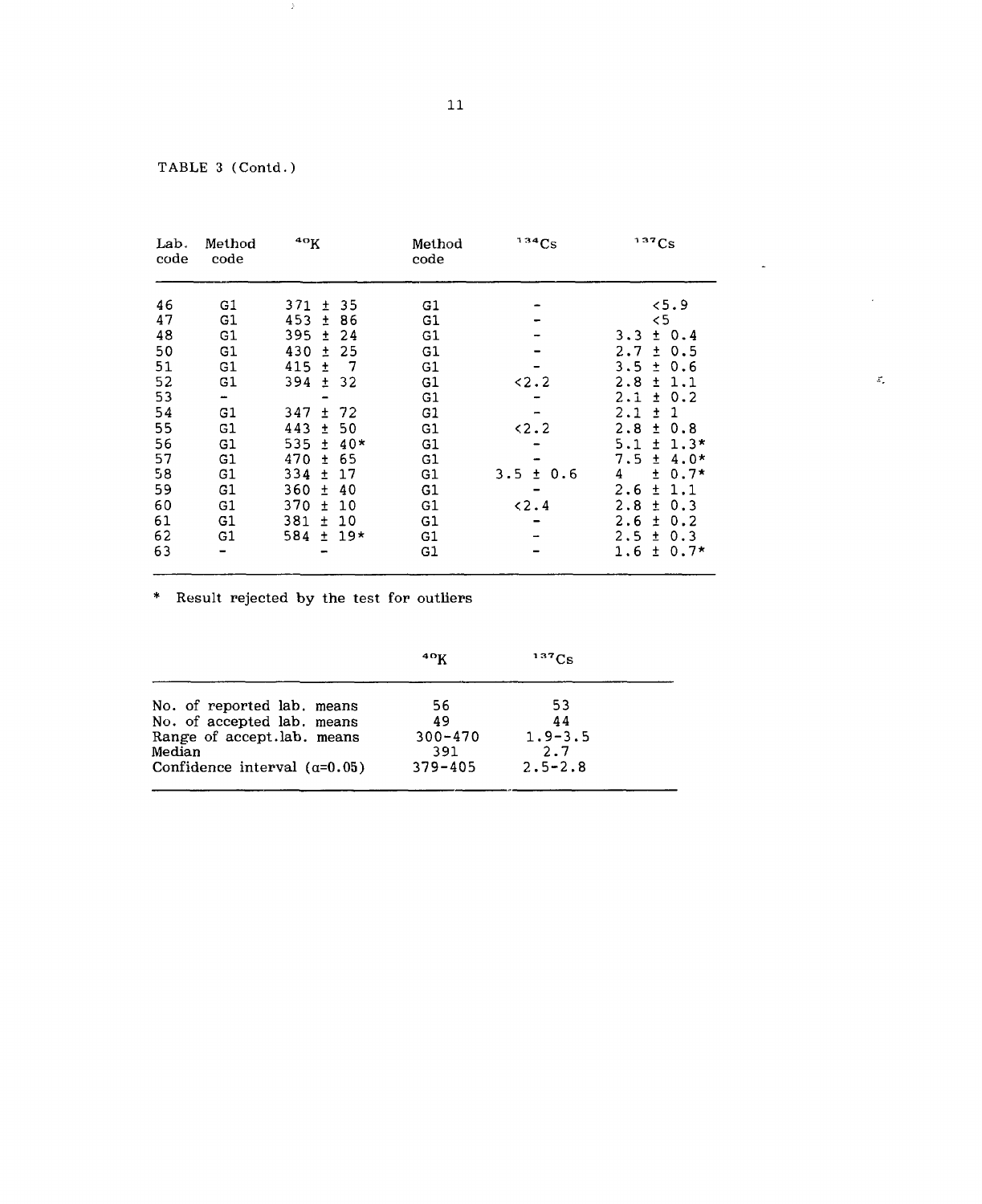| TABLE 4. | Results for the transuranic elements, <sup>238</sup> Pu, <sup>239+240</sup> Pu                   |
|----------|--------------------------------------------------------------------------------------------------|
|          | and <sup>241</sup> Am in tuna fish sample IAEA-352                                               |
|          |                                                                                                  |
|          | $(D0$ $\lfloor \pi^{-1} \rfloor$ due woight reference date $\lfloor \cdot \rfloor$ January 1989) |

 $\sim$ 

| Lab.<br>code | Method<br>code | 239+240Pu            | $241$ Am          |  |
|--------------|----------------|----------------------|-------------------|--|
| 5            | A2             | 0.0013               | 0.004             |  |
| 10           | A2             | 0.01                 |                   |  |
| 17           | A2             | 0.005                | 0.005             |  |
| 19           | A <sub>2</sub> |                      | 0.05              |  |
| 36           | A <sub>2</sub> | 0.001                | 0.002             |  |
| 45           | A2             | $0.078 \pm 0.018$    | $0.028 \pm 0.007$ |  |
| 53           | A <sub>2</sub> | $(0.0 + 0.5)10^{-3}$ |                   |  |
| 55           | G1             |                      | < 2.2             |  |
| 61           | A <sub>2</sub> | ≤ $0.041$            | ≤0.031            |  |
|              |                |                      |                   |  |

and <sup>---</sup>Am in tuna fish sample IAEA-332<br>(Bq kg<sup>-1</sup> dry weight, reference date : 1 January 1989).

 $\mathcal{A}$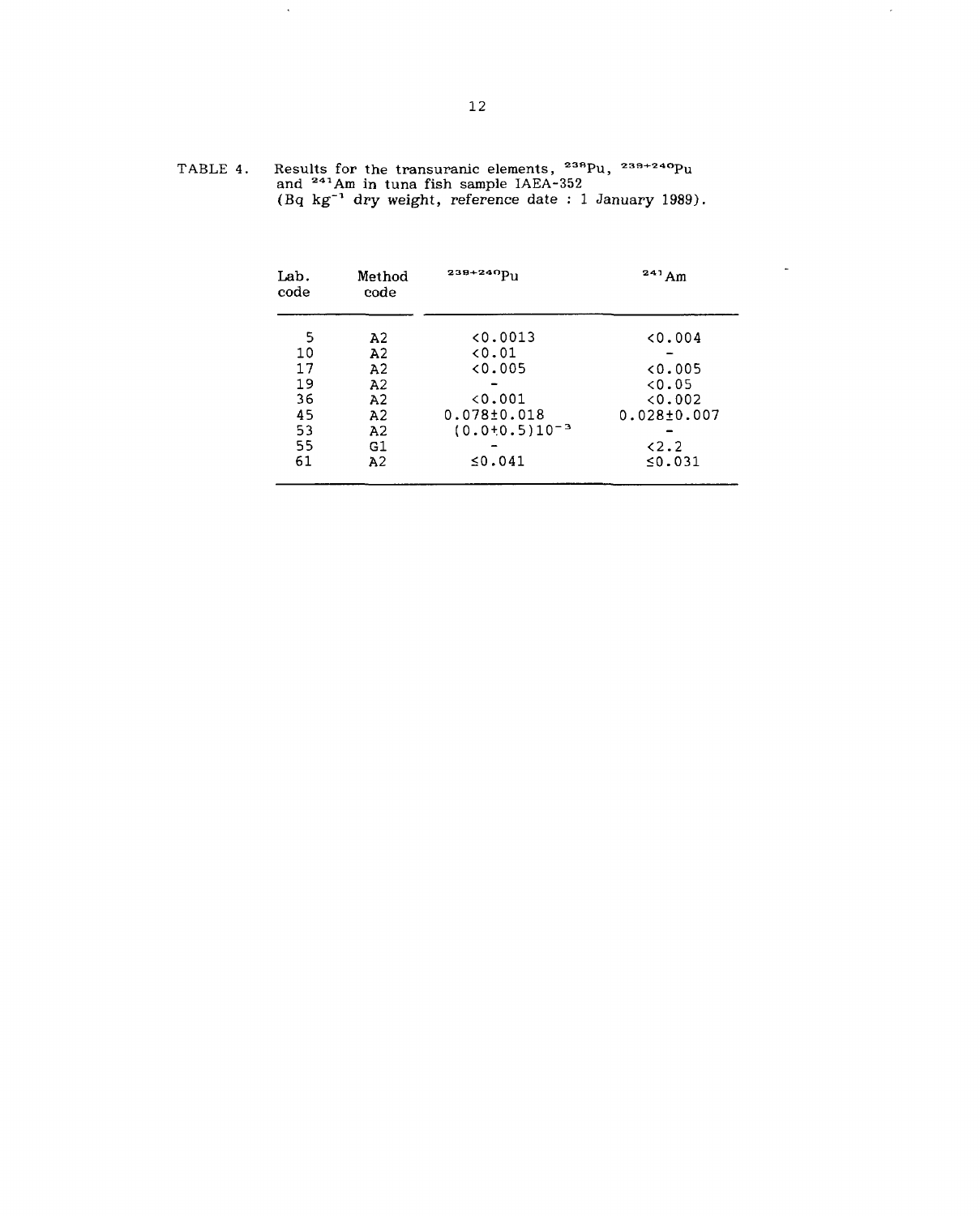| $21$ <sup>o</sup> Pb |                     |                   | 210Po           |                |                   |                    |
|----------------------|---------------------|-------------------|-----------------|----------------|-------------------|--------------------|
| code                 | Lab. Method<br>code | Reference<br>date | Concentration   | Method<br>code | Reference<br>date | Concentration      |
| 1                    |                     |                   |                 | A2             | 3 Aug 39          | $1.08 \pm 0.10$    |
| 8                    |                     |                   |                 | A <sub>2</sub> | 16 Oct 82         | $0.95 \pm 0.05$    |
| 9                    |                     |                   |                 | A <sub>2</sub> | 23 Sep 89         | $0.28 \pm 0.01*$   |
| 10                   | в                   | 1 Jan 89          | $0.6 \pm 0.3$   | A <sub>2</sub> | 11 Oct 89         | $1.1 \pm 0.2$      |
| 11                   |                     |                   |                 | A <sub>2</sub> | 1 Jan 89          | $11.7 \pm 4.83$    |
| 12                   |                     |                   |                 | A <sub>2</sub> | 4 Sep 89          | $1.30 \pm 0.15$    |
| 13                   |                     |                   |                 | A2             | 21 Dec 89         | $0.83 \pm 0.13$    |
| 15                   | $A(^{210}P_0)$      | 1 Jan 89          | 0.52            | A <sub>2</sub> | 20 Jun 90         | $0.47*$            |
| 17                   |                     |                   |                 | A <sub>2</sub> | 15 Jan 90         | 0.95               |
| 19                   | B                   | 1 Jan 89          | $1.0 \pm 0.5$   | A2             | 1 Jan 89          | $3.9 \pm 2.0$      |
| 21                   |                     |                   |                 | A <sub>2</sub> | 1 Jan 89          | $0.88 \pm 0.20$    |
| 23                   |                     |                   |                 | A2             | 15 Oct 89         | $0.67 \pm 0.21$    |
| 26                   | G1                  | 1 Jan 89          | $0.9 \pm 0.7$   | $\blacksquare$ |                   |                    |
| 28                   |                     |                   |                 | A <sub>2</sub> | 12 Sep 89         | $1.07 \pm 0.07$    |
| 32                   |                     |                   |                 | A <sub>2</sub> | 12 Oct 89         | $0.99 \pm 0.08$    |
| 33                   | $A(^{210}P_0)$      | 1 Jan 89          | $2.2 \pm 1.0*$  | A <sub>2</sub> | 4 Oct 89          | $1.23 \pm 0.06$    |
| 34                   | B                   | 1 Jan 89          | $16.5 \pm 4.6*$ | A <sub>2</sub> | $1$ Jan $89$      | $5.8 \pm 1.1$      |
| 35                   | B                   | 1 Jan 89          | < 0.05          | A <sub>2</sub> | 30 Dec 89         | $0.025 \pm 0.004*$ |
| 36                   | $A(^{210}Po)$       | 1 Jan 89          | $0.36 \pm 0.13$ | A <sub>2</sub> | 25 Apr 89         | $1.4 \pm 0.2$      |
| 37                   | G1                  | 1 Jan 89          | < 4.8           | $\blacksquare$ |                   |                    |
| 38                   |                     |                   |                 | A <sub>2</sub> | $1-25$ Dec 89     | $1.7 \pm 0.2^*$    |
| 40                   |                     |                   |                 | A <sub>2</sub> | 5 Jan 90          | $0.76 \pm 0.05$    |
| 44                   | $A(^{210}P_0)$      | 1 Jan 89          | $12.2 \pm 1.4*$ | A <sub>2</sub> | 1 Jan 89          | $12.5 \pm 1.1$     |
| 45                   |                     |                   |                 | A <sub>2</sub> | 1 Dec 89          | $0.84 \pm 0.25$    |
| 49                   |                     |                   |                 | A2             | 14 Nov 89         | $3.7 \pm 0.4^*$    |
| 50                   | G1                  | 1 Jan 89          | $12.6 \pm 3.8*$ | $\blacksquare$ |                   |                    |
| 53                   |                     |                   |                 | A <sub>2</sub> | 27 Oct 89         | $0.7 \pm 0.2$      |
| 56                   |                     |                   |                 | A <sub>2</sub> | 1 Jan 89          | $1.9 \pm 0.5$      |

| Table 5. Results for <sup>210</sup> Pb and <sup>210</sup> Po in tuna fish sample IAEA-352 |  |  |
|-------------------------------------------------------------------------------------------|--|--|
| $(Bq \text{ kg}^{-1}$ dry weight).                                                        |  |  |

 $\frac{1}{\sqrt{2}}$ 

\* Result rejected by the test for outliers

 $\mathcal{L}^{\mathcal{L}}$ 

 $\sim$ 

|                                     | 210ph        | 21 Op,   |
|-------------------------------------|--------------|----------|
| No. of reported lab. means          | 9            | 25       |
| No. of accepted lab. means          | 5            | 14       |
| Range of accepted lab. means        | $0.36 - 1.0$ | see text |
| Median                              | 0.6          |          |
| Confidence interval $(\alpha=0.05)$ | $0.36 - 1.0$ | -        |

 $\ddot{\phantom{a}}$ 

 $\ddot{\phantom{a}}$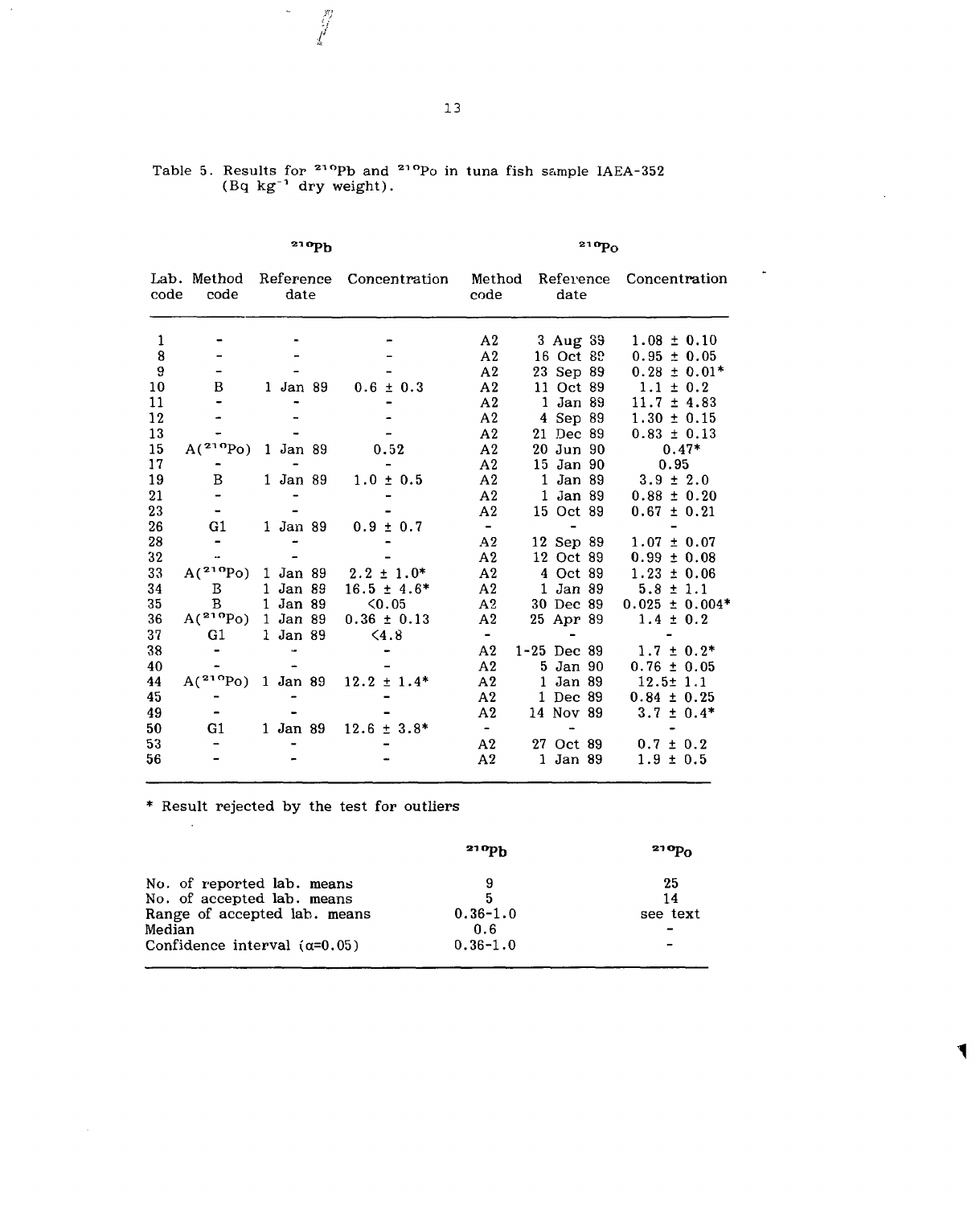| Isotope           |                                 | Lab. code No. Activity concentration                                                                 |
|-------------------|---------------------------------|------------------------------------------------------------------------------------------------------|
| 106Ru             | 43                              | < 8                                                                                                  |
| 110mAg            | 4 <sup>2</sup><br>55            | $\leq$ 3<br>< 4.7                                                                                    |
| 1255b             | 43                              | $\leq 1$                                                                                             |
| 208T1             | 3                               | $5.3 \pm 1.0$                                                                                        |
| 212Pb             | 3                               | $3.1 \pm 0.7$                                                                                        |
| $226$ Ra          | 3<br>26<br>28<br>38<br>42<br>44 | $\overline{c}$<br>4<br>$\pm$<br>$0.7 \pm 0.3$<br>0.101 0.02<br>$\leq 6$<br>$\leq 1$<br>$1.8 \pm 0.4$ |
| $228$ Ra          | 26<br>38<br>43                  | $1.0 \pm 0.5$<br>$\langle 2$<br>$\leq$ 2                                                             |
| <sup>228</sup> Th | 26<br>28                        | $0.5 \pm 0.3$<br>0.13±0.07                                                                           |
| 230Th             | 28                              | 0.03                                                                                                 |
| 232Th             | 28                              | 0.02                                                                                                 |
| <b>23411</b>      | 28                              | 0.0910.03                                                                                            |
| I <sub>18</sub>   | 25<br>26<br>28<br>44            | $4.8 \pm 8.5$<br>$2.5 \pm 0.8$<br>$0.04 \pm 0.02$<br>$1.59t$ 0.03                                    |
| 238Pu             | 17                              | 0.055                                                                                                |
| natural U         | 27                              | < 5.7                                                                                                |

 $\blacktriangledown$ 

TABLE 6. Results for the remainder of the less frequently reported radionuclides in tuna fish sample IAEA-352 (Bq kg"<sup>1</sup> dry weight, reference date : 1 January 1989).

 $\downarrow$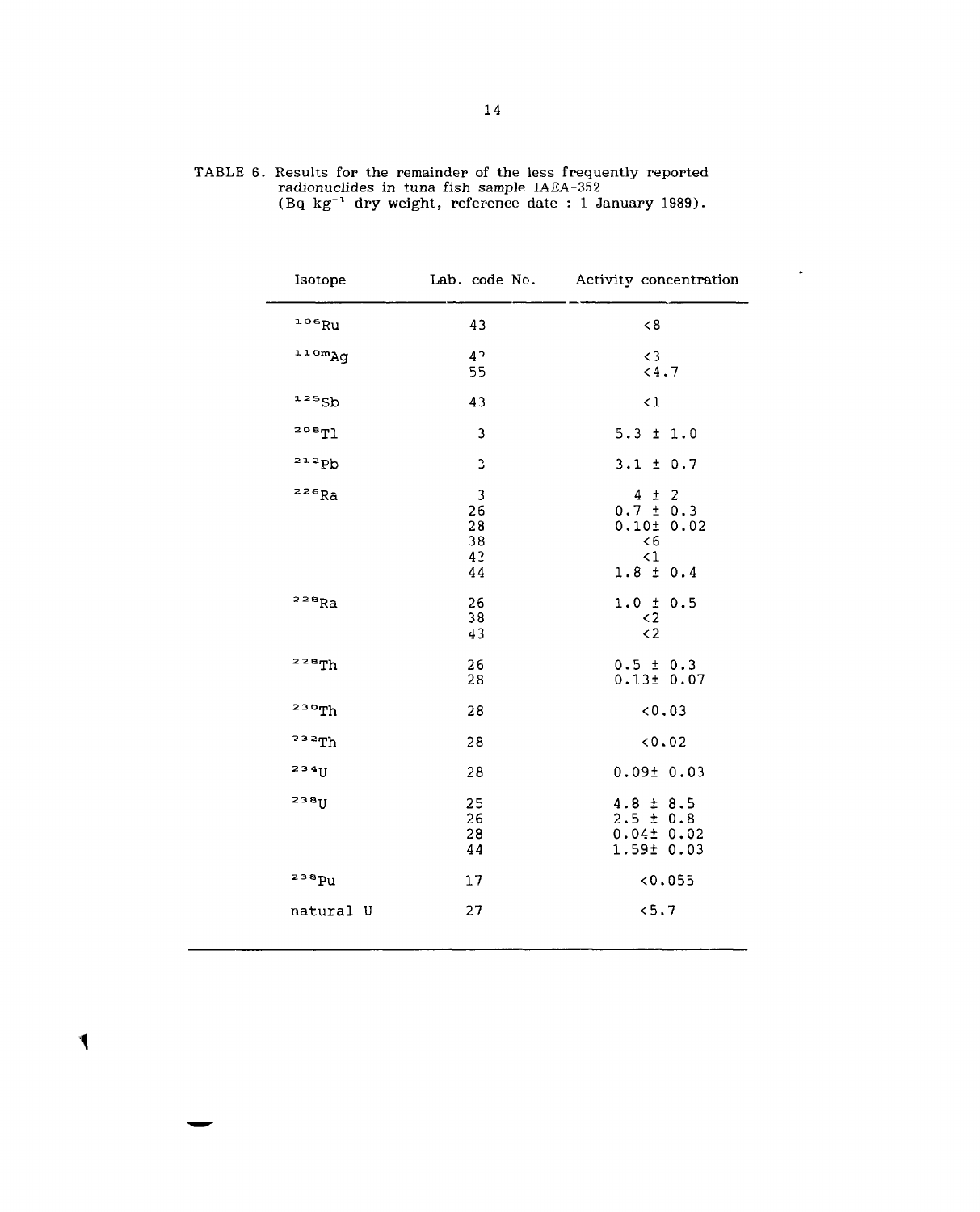| Table 7. Summary of data for radionuclide concentrations in intercomparison |
|-----------------------------------------------------------------------------|
| tuna fish sample IAEA-352                                                   |
| $(Bq \text{ kg}^{-1})$ , reference date : 1 January 1989)                   |

| Radionuclide     | Range of<br>accepted values | Median<br>or<br>accepted value | Confidence interval<br>$(\alpha = 0.05)$ |
|------------------|-----------------------------|--------------------------------|------------------------------------------|
| Potassium-40     | $300 - 470$                 | 391                            | $379 - 405$                              |
| Caesium-137      | $1.9 - 3.5$                 | 2.7                            | $2.5 - 2.8$                              |
| $Leaf-210$       | $0.36 - 1.0$                | 0.6                            | $0.36 - 1.0$                             |
| Polonium-210     |                             | 2.2                            | $1.7 - 2.7$                              |
| $(Strontium-90)$ |                             | $0.2*$                         | $0.17 - 0.5$                             |

Activities are expressed on dry weight basis (constant weight at  $80^{\circ}$ C).

\* This value is given as information value only.

 $\overline{\mathbf{v}}$ 

 $\mathbb{Z}^2$ 

 $\Delta \sim 10^4$ 

 $\omega_{\pi}$ 

 $\alpha = \alpha$  .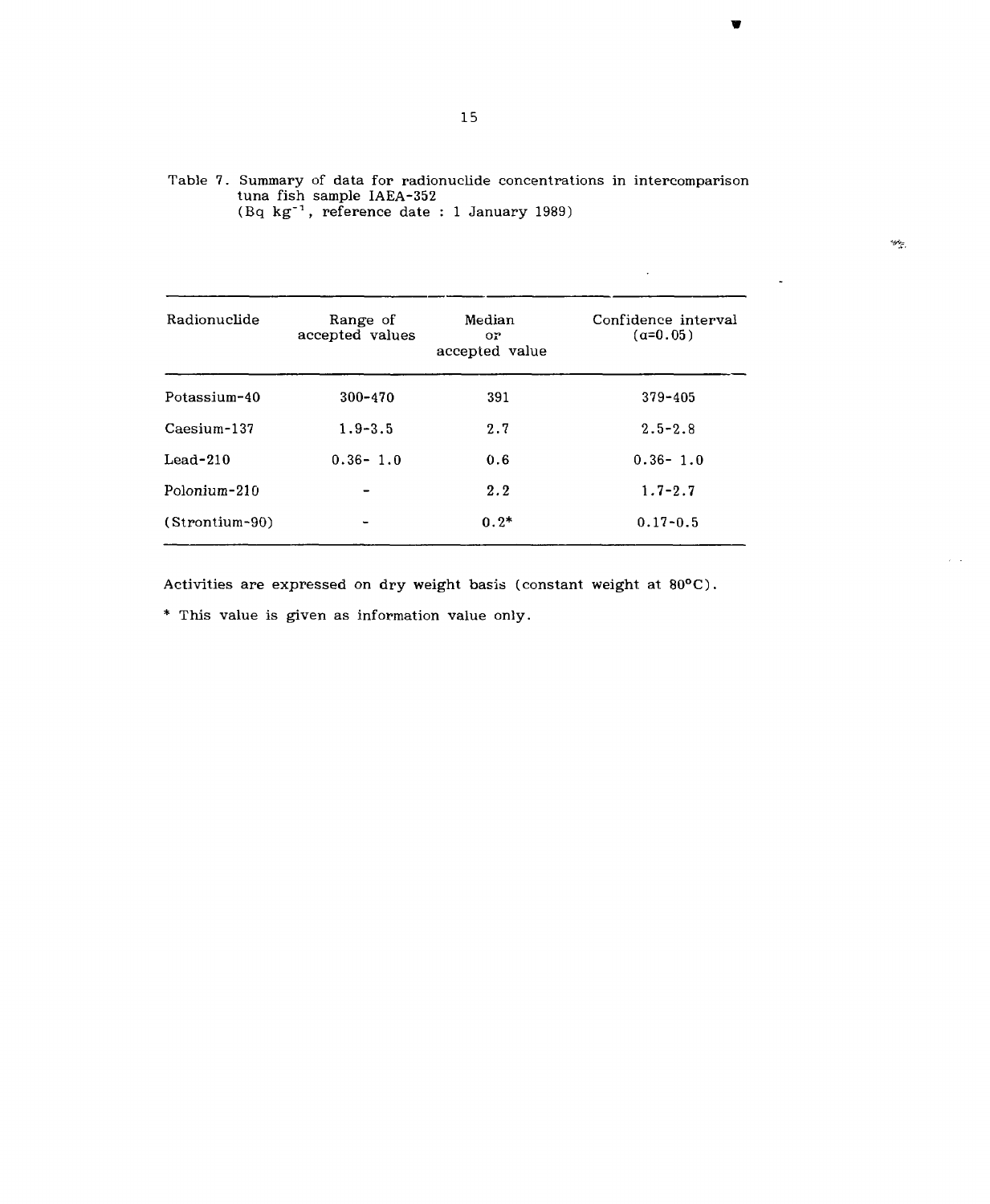#### List of participants

Dr. Ross Jeîîree Australian Nuclear Science and Technology Organization Private Mail Bag 1 Menai 2234 Sydney Australia

Mr. K. Marten Alligator Rivers Region Research Institute Jabiru NT 0886 Australia

Di . F.J. Maringer BVFA Arsenal Faradaygasse 3

Geotechnisches Institut Isotopengeophiisik A-1030 Hien Austria

Dr. E. Henrich BALUF Mien Abt. 14/Strahlenschutz Berggasse 11  $A-1090$  Wien Austria

 $\epsilon \approx \frac{1}{\epsilon_{\rm B}}$ 

Dr. leda I.L. Cunha IPBN-CNEN/SF Rua do Matae Trav. R No.400 - CEP 05499 Caixa Postal 11049 (Pinheiros) Sao Paulo brazil

Dr. Luzia Venturini Environmental Monitoring Division Vept. of Radiological Protection IPEN-CNEN-SP- NP NPA Caixa Postal 11049 - Pinheiros 05499 Sao Paulo - SP Brazil

Dr. Jaime Ribeiro de Lacerda Furnas Centrais Eletricas S.A. Central Nucl. Almirante Alvaro Alb. CNAAA - Laboratorio de Radioecolog. Rod. Rio Santos KmI32 - CEF 23.900 Angra dos Reis - Rie de Janeiro Brazil

Dr. Todor Petkov, Head Radiation Hygiene Research Division Institute of Nuclear Medicine Radiobiology & Radiation Hygiene 132 Climent Ochridsky Boulevard 1756 Sofia Bulgaria

Dr. Heather Marshall Environmental Radiation Hazards D. Bureau of Radiation S Ned. Devices Health and Welfare of Canada 775 Brookfield Road Ottawa, Ontario KlA ICl Canada

Dr. John Smith Atlantic Enviror.. Radiation Unit Bedford Institute of Oceanography Physical & Chemical Sciences Branch P.O. Box 1006 Dartmouth, Nova Scotia Canada

 $\hat{J}$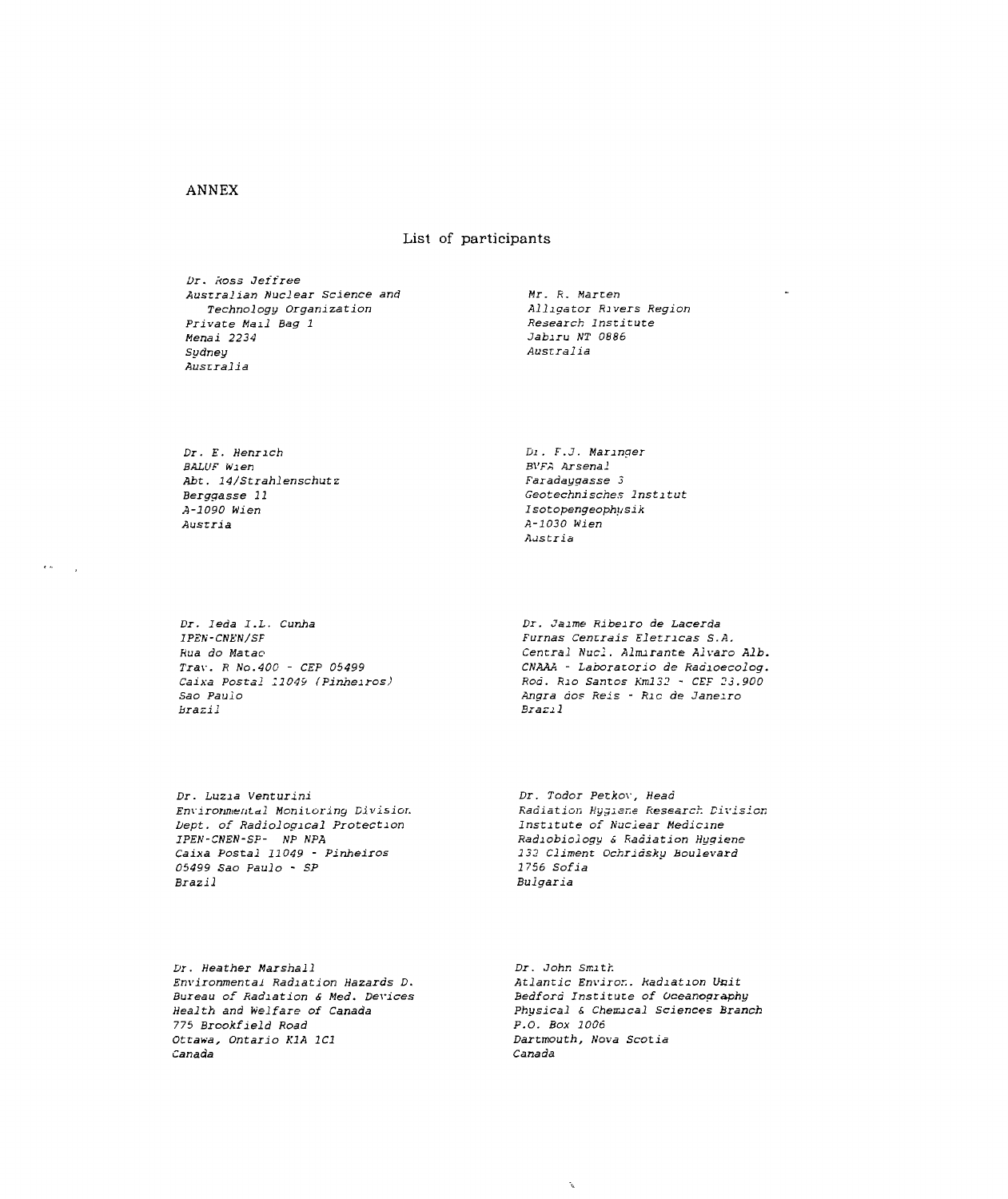Dr. John Tai-Pow Ontario Ministry of Labour Radiation Protection Service 81 Resources Road Weston, Ontario M9P 3Tl Canada

Dr. L. Zikovsky Ecole Polytechnique C.F. 6079, Suce. "A" Montréal, QC H3C 3A7 Canada

Dr. Liu Guofan Institute of Radiation Medicine Chinese Academy of Medical Sciences B 418 Radiochemical Laboratory P.O. Box 71 - Tianjin 30019: China, People's Republic of

Dr. I. Malatova Laboratory of Spectrometry Centre of Radiation Hygiene Institute of Hygiene and Epidem. Sroparova 48 Pr aha 1C Czechoslovakia

й.

Dr. A. Aarkrog health Physics Department Riso National Laboratory DK-4000 Roskiide Denmark

Ms. Ritva Saxen Finnisn Centre for Radiation and Nuclear Safety Surveillance Department P.O. Bex 268 SF-OOlOl Helsinki Finland

Dr. André Chazal Marine Nationale Sect, de Surveillance Radiologique B.P.61 83800 Toulon France

Dr. Sabine Charmasson IFREMER - Centre de Toulor.  $CEA - S.N.F.$ B.F. JjC £3507 La Seyne-sur-mer France

Mr. Y. Bourlat CEA/DIRCEN SMSR B.P. 16 F-91311 Montlhéry Cedex France

Dr. R. Gel 1ermann Sektion Physik WB Angewandte Physik Bergakademie Freiberg Bernhard von Cotta Str.4 DDR-9200 Freiberg German Democratic Republic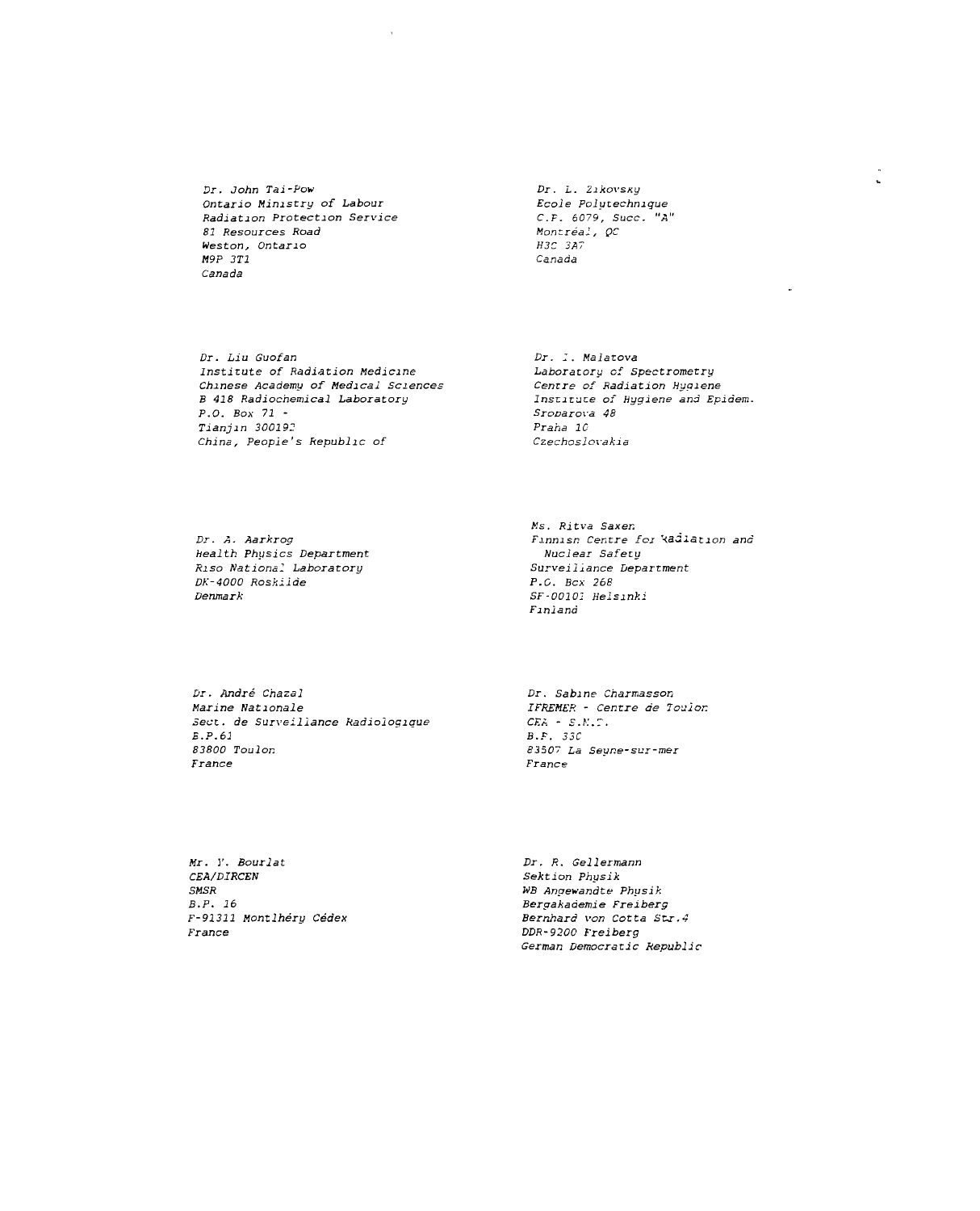Dr. W. Rossbander Akademie der Wissenschaften der DDR ...<br>Zentralinstitut für Kernforschung Rossendorf Postfach 19 1/14 DDR-8051 Dresden German Democratic Republic

 $\mathcal{L}$ 

*Dr. G. Kanisch Bundesforschungsanstalt fiir fisher.* Labor f. Radiookologie der Gewasser *Wiistland* 2 D-2000 Hamburg 55 Germany, Feaeral Republic of

Dr. H. Maechter Landesuntersuchungsamt für das Gesundheitsw—sen Nordbayern Radioaktivitaetsmesstelle Eggenreuther weg 43 D-8520 Erlangen Germany, Fédérai Republic of

Dr. Harmut Nies Deutsches Hydrographisches Institut Bernhard-Nocht-Strasse 78 Postfach 30 12 20 D-2000 Hamburg 36 Germany, Federai Republic of

Mr. M. H. Leung Royal Observatory, Hong Kong Hong Kong Government 134A Nathan Road Kovloon Hong Kong

Dr. B. Patel Bhabha Atomic Research Centre Health Physics Division P.O. BARC Bombay 400 085 India

Dr. 1.5. Bhat Environmental Studies Section Health Physics Division Bhabha Atomic Research Centre Bombay 400 085 India

Dr. Roberta DeIfanti ENEA Centro Ricerche Energia Ambiente S. Teresa C.P. 316 *2-29100 La Spezia Italy*

Dr. A. Aziz, Head QC/QA Unit Kuwait Scientific Research Instit. Central Analytical Laboratory P.O. Box 24885 13109 Safat Kuwait

Dr. H.A. Silva Jimenez Laboratorio de Dosimetria y Monitoreo Ambiental, PNLV Apdo Postal No. 53 CD. Cardel, VER. 91680 Mexico, D.F. Mexico

 $\tilde{\gamma}_1$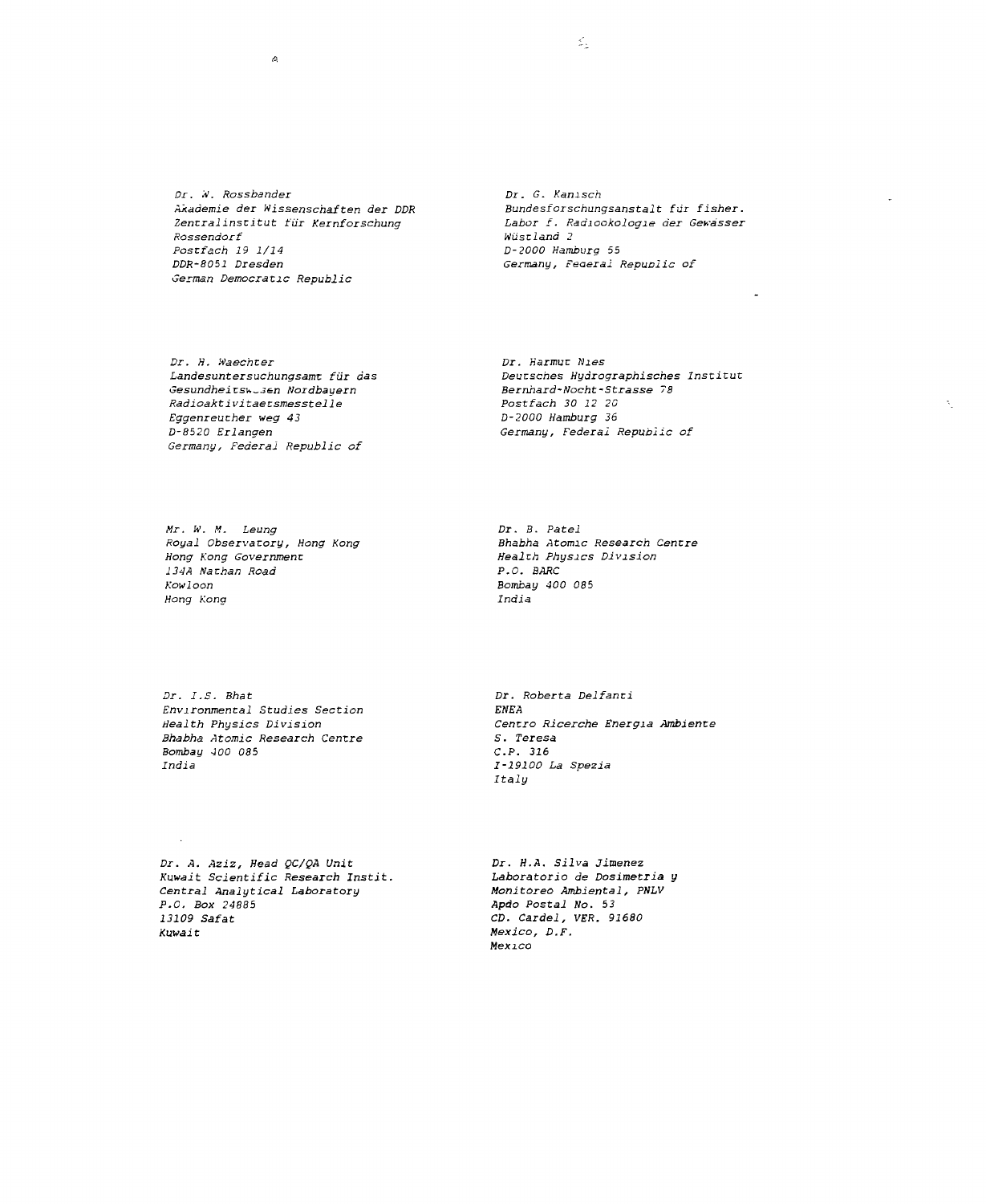Dr. Raul Ortiz Magana C.N.S.N.S. Env. Radiation Surveillance Branch Apdo. Postal 20-188 01000 Mexico, D.F. Mexico

Di . S. Baljestra International Atomic Energy Agency International Laboratory of Marine Radioactivity 19, Avenus des Castellans KC-98000 Monaco Monaco principality

Dr. A.K. van Weers Netherlands Energy Research Foundation ECN Westerduinweg 3 - Postbus J NL-1755 ZG Petten Netherlands

 $\frac{\epsilon}{2}$ 

Dr. S.C. Christensen Institute for Energy Technology Health and Safety Department P.O. Box 4C K-2007 Kielier Norway

Dr. Josie Rosie Y. Ricardo Radiological Services Section Environmental Management Dept. National Power Corporation Bagac, Bataan Philippines

Ms. E. Durar. Philippine Nuclear Research Centre Health Physics Research Don M. Marcos Avenue Diliman Quezon City Philippines

Dr. R. Boianowski Institute of Oceanoiogy - PAK ul. Powstancow Warszawy 55 81 -967 Sopot Poland

Dr. A. Ortins de Bettencourt LNETI Dept. de Protec. e Segur. Radiolog. Estrada Nacional No.1C 2685 Sacavem Portugal

Dr. A. Pantelica Institute for Physics and Nuclear Engineering P.C. Box MG-6 Bucharest Romania

Dr. C. MiIu Head, Radiation Hygiene Laboratory Inst. for Hygiene & Public Health Str. Dr. Leonte No. J-J R-76256 Bucharest 35 Romania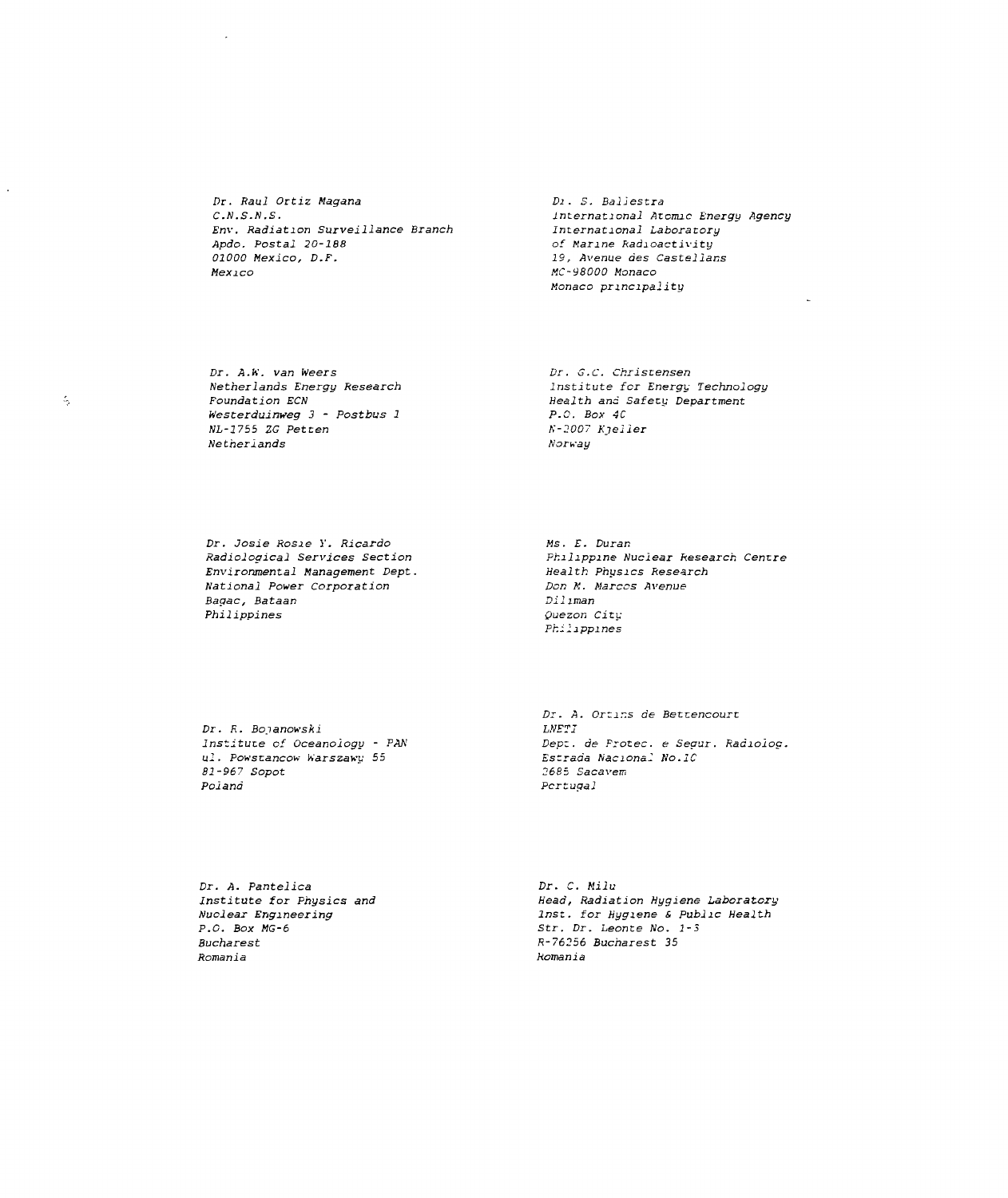Dr. I. Popescu Institute for Nucl. Power Reactors Environmental Monitoring Laboratory  $P.O. Box 78$ 0300 Pitesti Romania

Dr. R. Dumitrescu Institute for Physics and Nuclear Engineering  $P.C. Box MG-6$ Bucharest  $F_{\text{C}}$ 

 $\zeta_{\rm max}$ 

÷.

Dr. A. Vidal-Quadras Servei de Fisica de les Radiacions Universitat Autonoma de Barcelona Environmental Radioactivity Lab. 08193 - Bellaterra (Barcelona) Spain

Dr. C. Gasco Leonarte CIEMAT (F.R.Y.M.A.) ED.3 Av. de la Complutense 22 28040 Madrid  $Spar$ 

Dr. Juan Palomares Lopez Jefe Seccion Analisis y Medidas Av. de la Complutense, 22 Ciudad Universitaria 28040 Madrid Spain

Dr. Elis Holm Institute of Science & Technology Lund University Lasarettet  $S-221$  85 Lund Sweaer,

Ms. Judith Melin, Division Head National Institute of Radiation Protection Environmental Laboratcries P.O. Box 60204 S-104 01 Stockholm Sweden

Dr. F. Sinakhom Office of Atomic Energy for Peace Env. kadiation Poll. Studies Sect. Waste Disposal Division Vibhavadee Rangsit Road Banakok 10900 Thailand

Dr. S. Mahapanyawong Radiation Measurement Division Office of Atomic Energy for Peace Thanon Vibhavadi Rangsit Bangkhen Bangkok 10900 Thailand

Dr. B.R. Harvey MAFF Directorate of Fisheries Research Pakefield Road Lowestoit, Suffolk NR33 OHT  $U\ddot{K}$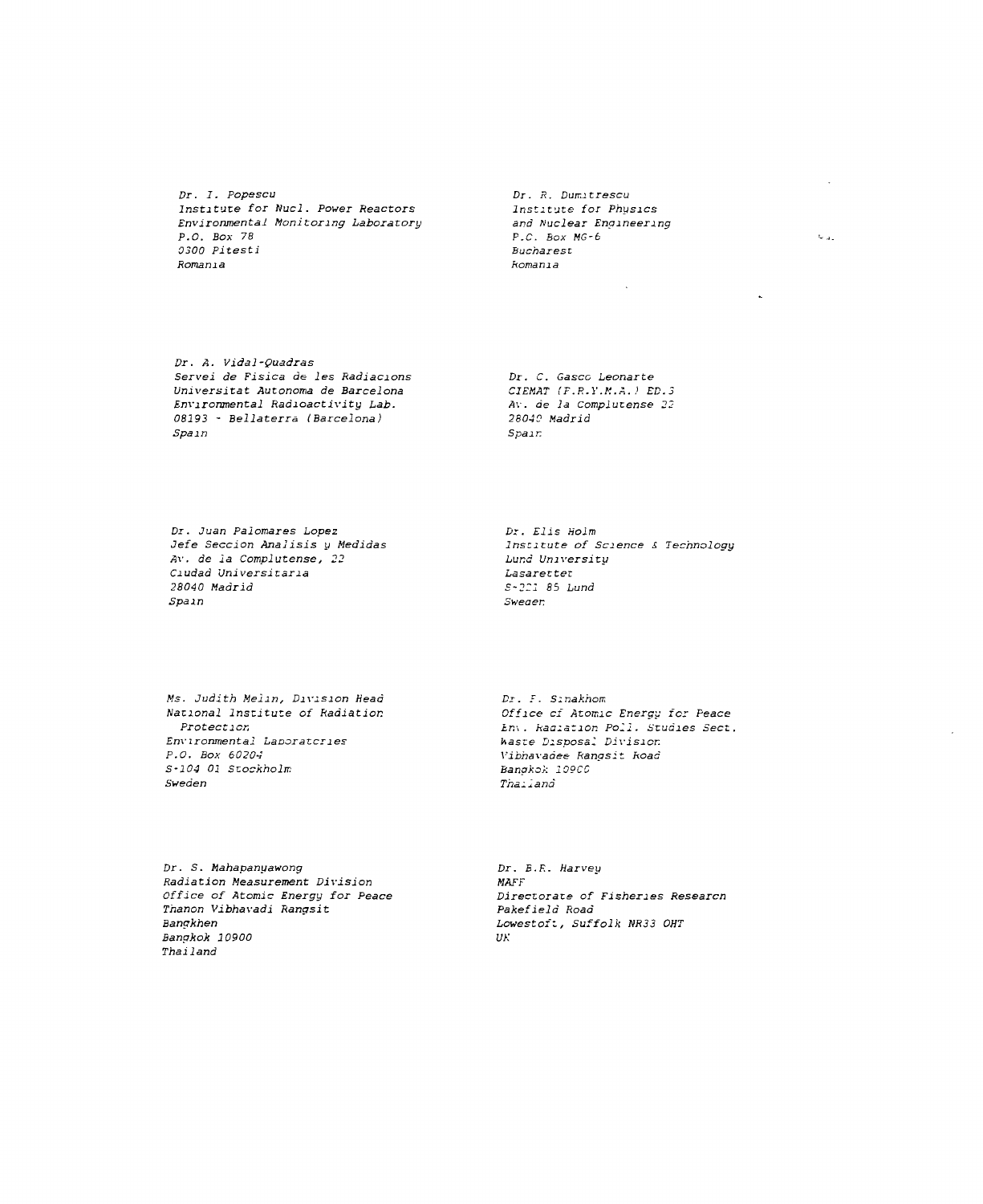Dr. F.R. Livens Institute of Terrestrial Ecology Merlewood Research Station Grange-over-Sands Cumbria LA11 6JU  $U\overline{K}$ 

 $Dr. J. Toole$ E wironm. & Medical Sciences Div. AEA Technologu Harwell Laboratory  $D$ *idcot* Oxfordshire OX11 ORA  $\overline{U}\overline{K}$ 

Dr. M. Kelly Institute of Environmental and Biological Sciences Environmental Science Division Lancaster University Lancaster LA1 4YQ  $III$ 

Dr. M. Williams Cardiff City Analysts Crofts Street Cardiff CF2 3DY South Wales  $UK$ 

Dr. I.L. Larsen Environmental Sciences Division Oak Ridge National Laboratory Oak Ridge, TN 37831-6036 USA

Dr. Joseph A. Hutchinson Laboratory of Inorganic and Nuclear Chemistry Wadsworth Center for Labs & Res. Empire State Flaza Albany, N.Y. 12201 USA

Dr. K.M. Wong Lawrence Livermore National Lab.  $F.C. Box 808$ 7000 East Avenue Livermore, CA 94550 USA

Dr. L. Kulebakına Institute of Biology of South Seas Academy of Sciences Uk.SSR kadioanalutical Lab. of Fission Nuclides Migration, 2 Nahimov Pr. 335000 Sevastopol  $USSR$ 

Dr. J.J. LaBrecque IVIC - Lab. de Mineralogia Carretera Panamericana, km 11 Apartado 1827 .<br>Caracas 1010-A Venezuela

Dr. Alica Bauman Inst. Med. Research & Occ. Health Department of Radiation Protection Mose Pijade 158 - P.O. Box 291 41001 Zagreb Yugoslavia